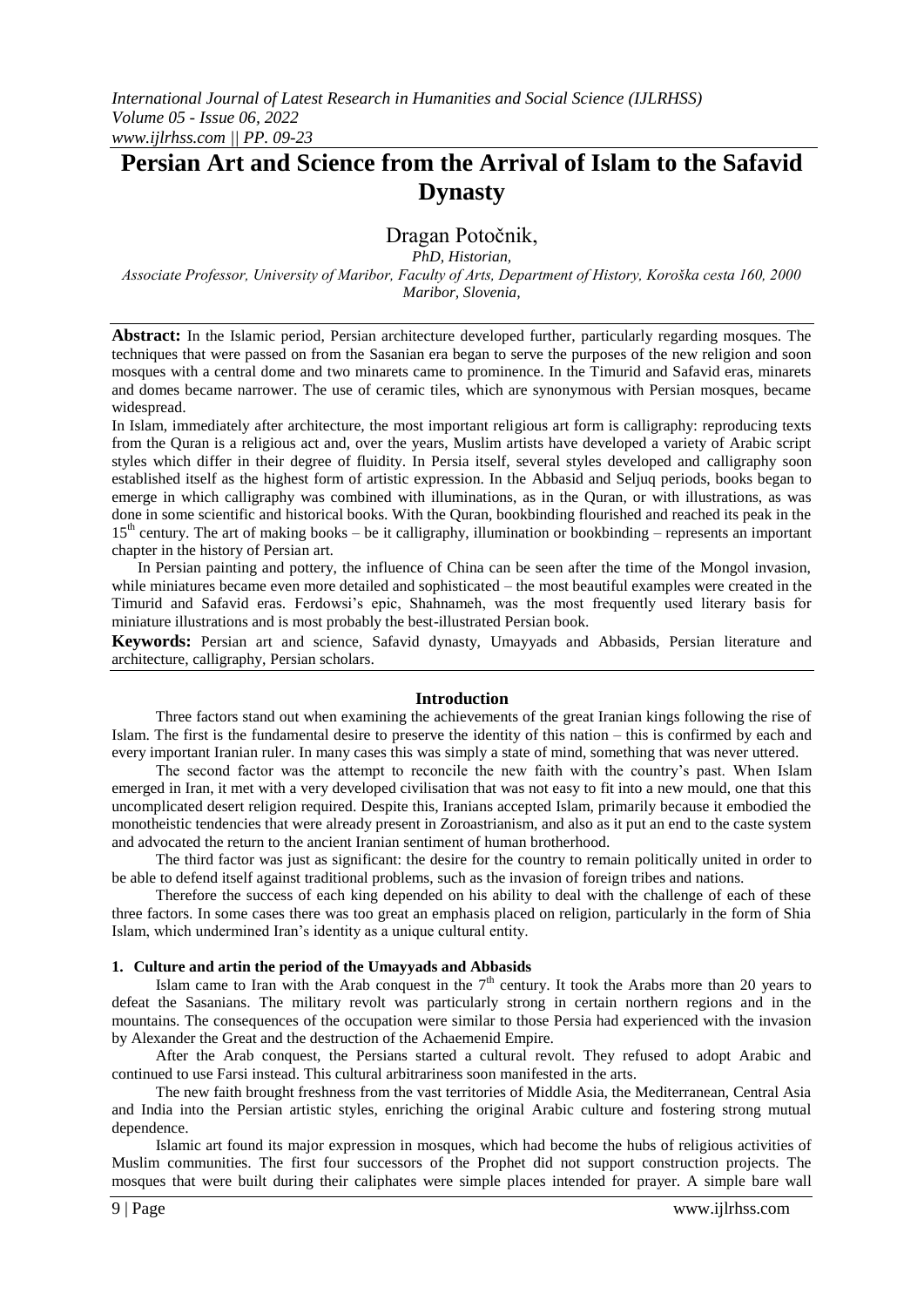### *www.ijlrhss.com || PP. 09-23*

which was set up in Jerusalem and later in Mecca in the earliest years of Islam was the designated place of prayer. The wall indicated the direction which the devotees should face. Slowly, the ground plans of mosques changed. Another element, a niche (*mihrab*), which indicated the direction of Mecca, was hollowed out in the sacred wall, from which the imam initially addressed the faithful. Eventually, a platform for the preacher, known as the *minbar*, was added. The exterior of mosques featured another two elements: the dome, as a symbol of heaven, which links Islam to the Byzantine tradition, and the minaret, a tower adjacent or attached to a mosque, from which the call to prayer is announced.<sup>1</sup>

One of the precepts of Islamic art is the prohibition of worship of any idol or image that might be considered reminiscent of the paganism of the pre-Islamic era. This rule explains Islam"s aversion to figurative art. Few exceptions to the rule exist in Islamic art, but these include the stunning frescoes at Qusayr Amra (Qasr Amra).

Figurative design was replaced by geometric patterns, abstract figures, a sophisticated play of colours, and the use of Arabic or Kufic script as an element of architectural decoration.

The arabesque units are composed of symmetrically scrolling and intersecting stems carrying full and half-palmettes.

In addition to the adherence to traditional patterns and the absence of references to nature, the artists had to abide by their contractor's requests, growing into skilled craftsmen in the process. Creative freedom was limited by the tradition and will of the client. In contrast, secular buildings display a mythical profusion of human figures, animals, etc.

Islamic architecture and art did not truly flourish until the Umayyad period. Umayyad art set the foundations on which most diverse artistic styles were later based. The Arab conquerors relied on the two cultures that had existed prior to their arrival: Hellenistic and Sasanian art. Under the influence of the artistic styles from the East-Roman province of Syria, the first so-called Umayyad mosques were built (a large courtyard surrounded by arcades supported by lines of pillars that supported the roof, under which was the prayer hall). They were inspired by the old Christian basilica and developed in line with the Prophet"s original prayer room. These were the foundations for the creation of many architectural masterpieces such as the Chapel on the Rock, the Great (Umayyad) Mosque in Damascus<sup>2</sup>, and the mosques in Kufah and Basra, which no longer exist. $3$ 

Literature ranked highest among the other artistic forms. A special place in literature was reserved for two central religious texts, the Quran and Hadith.<sup>4</sup> Both had a profound effect on the later literary creations. Epic literature evolved as a reminder of the heroic acts from the pre-Islamic period of the legendary Bedouins. Epic poems were supplemented by new topics, e.g. odes to lords and love poetry. The treasure chest of Islamic art attracted non-Arab artists, including St. John of Damascus.<sup>5</sup>

In the Abbasid period, Islam opened up to the Greek influence thanks to the translations of texts by Greek philosophers and scholars into Arabic. The Persian and Central-Asian influence dominated the artistic activity of the time. The impact of Persian traditions, already present in the Umayyad period, intensified under the Abbasid rule and became prevalent in both large capitals established by the Abbasids: Baghdad and Samara. In an architectural sense, Baghdad sought inspiration in ancient Persian cities. Its circular ground plan resembles a wheel, with roadways emanating outwards like spokes from the hub. The city was protected with a double defence wall and 28 towers. Each of the entrance gates was guarded by a thousand men. The centre of the city was reserved for the mosque and the caliph"s palace. These central buildings were surrounded by houses of the most powerful townsmen, an opulent display of mosaics, stucco decorations, carpets, silk curtains, etc.

Caliphs also differed from one another in the cities they chose as their capitals. The most prosperous cities, apart from Baghdad, were Raqqa and Samarra. In the group of new purpose-built capitals, Samarra, which was established north of Baghdad in 836 by caliph Al-Mutasim, who was in exile there, soon began to play an important role. The city is one of the masterpieces of Abbasid art, since it is the only undamaged city that has been preserved, which is also due to Herzfeld"s careful excavations in 1911–1913. Samarra was the seat

<sup>1</sup> Stierlin, *Iran of the master builders*, p. 43.

<sup>2</sup> The Great Mosque of Damascus was built around 715. This important mosque, one of the very first, is built on the site of a former pagan temple that was later used as a Christian church.

<sup>3</sup> Markus Hattstein, Peter Delius (edit.), *Islam Art and Architecture(English edition).* Cambridge: Könemann, 2000, pp. 64–87. (Hereinafter: Hattstein, Delius, *Islam Art and Architecture*). Lunde, *Islam – A Brief History*, pp. 82–86.

<sup>4</sup> The term hadith refers to Arabic texts from the late  $9<sup>th</sup>$  century. It is a collection of the sayings and conduct of Prophet Muhammad which are not included in the Quran.

<sup>5</sup> Lunde, *Islam – A Brief History*, pp. 88–90. Henri Stierlin, *Islam – Volume I: Early Architecture from Baghdad to Cordoba*. Köln: Taschen, 1996, pp. 23–82. (Hereinafter: Stierlin, *Islam* – Volume I).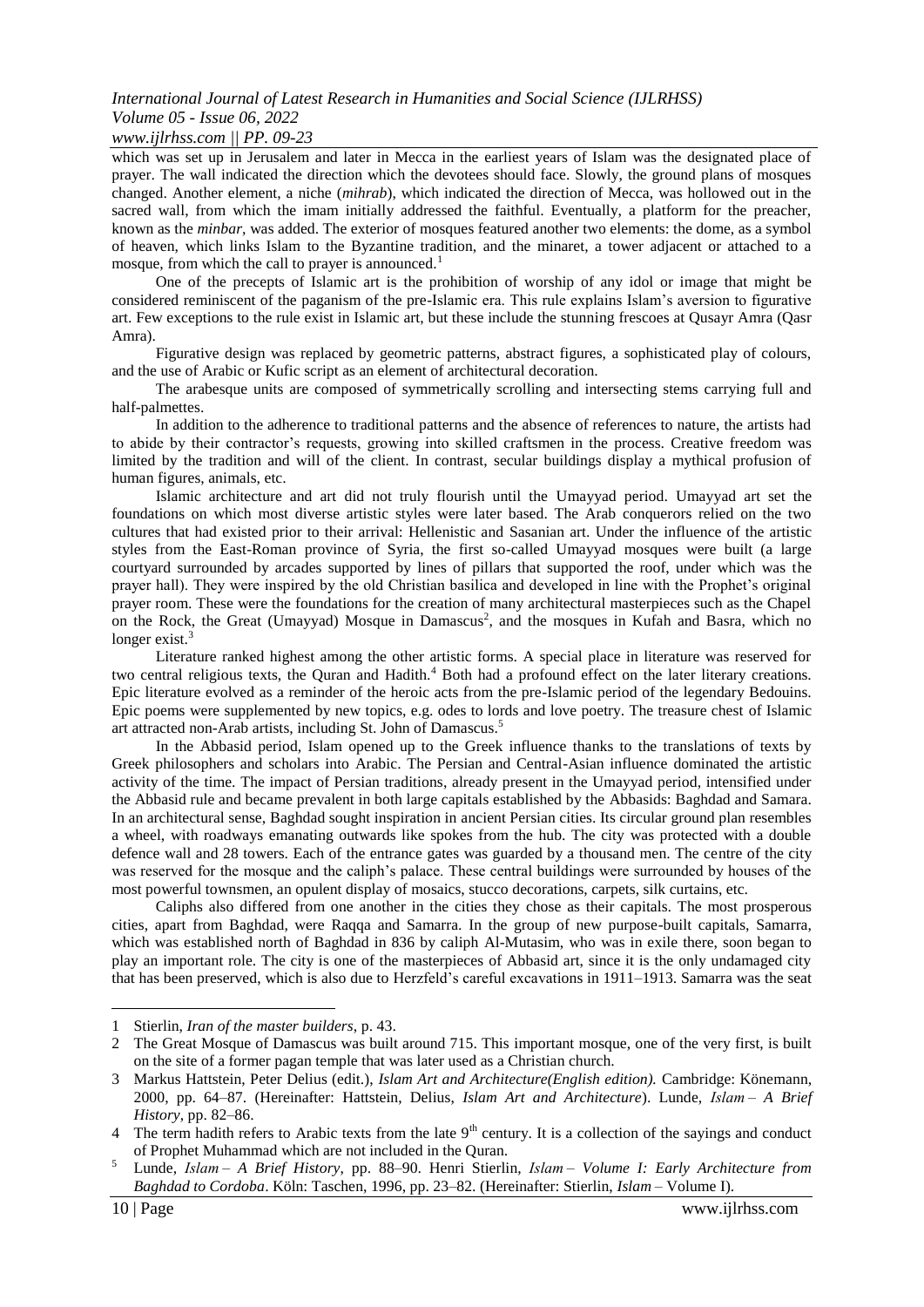of the Abbasid rule for slightly less than 50 years, from 836 to 892. Its landmark attraction was the spiral Minaret of Samarra, which rises up 50 metres high. The appearance of the capital was copied elsewhere, e.g. in Transoxiana.<sup>6</sup>

Monumental palaces and mausoleums were rising in all the cities of the Middle East. The Samanid mausoleum in Bukhara is particularly well known. The mausoleum, built between 892 and 907, copies the shape of a Zoroastrian temple. The mausoleum, a classical example of brick decoration achieved by combining different geometrical patterns of laid bricks, affected the subsequent development of burial structures in the Islamic world.<sup>7</sup>

Islamic pottery, inspired by the Chinese ceramics from the Tang dynasty, progressed remarkably. Soon this development led to the creation of self-contained Abbasid art, made of glazed tiles. The largest ceramic workshops were based in Baghdad and Samarra. Also noteworthy were the decorative inscriptions on ceramic products, mostly Quran surahs or poets" sayings. This period marks the earliest occurrence of the arabesque. This form of ornamentation was often combined with animal or hunting scenes, which became the source of inspiration for the later Islamic art.<sup>8</sup>

The Quran is the perfect example of Arabic literature, not only because of the sacred nature of its texts but also because of their literary excellence. The birth of classical Arabic literature is closely linked to the golden era of the Abbasids. Initially, the development of Arabic prose was prompted by the earlier-mentioned translations which delivered texts from a host of areas. Over this extensive period of time, many literary forms evolved. One of these literary genres, *adab*, was created when merchants corresponded over large distances with tales of their adventures. The purpose of adab was to transmit knowledge in a widely understandable manner. One of the greatest early litterateurs in the Arab language was the Persian writer Ibn al-Muqaffa, who wrote in the first half of the 8<sup>th</sup> century. His most important work was the adapted Persian translation of an Indian animal fable with an Arabic title – Kalīlah wa Dimnah (Kalilah and Dimnah). Another literary genre that developed simultaneously with adab was rhymed prose or *maqama*, which combines its ethical, philosophical and even socially-critical message with genre scenes. The aim of this literary genre was stylistic exploration and the enjoyment of readers. *One Thousand and One Nights* is an outstanding example of the use of the adab and maqama genres.<sup>9</sup>

It is a collection of Persian, Indian, Arabic and Egyptian folk tales with an Arabic flair. The underlying story is based on Persian and Indian traditions. Its main character is a king who loses his taste for the world and becomes a tyrant because of his wife"s unfaithfulness. He executes every woman he has ever spent the night with. The tragic deaths continue until Scheherazade, who stops her exciting tale at dawn, saving the end for the next evening, which manages to capture the monarch's interest and end the carnage.<sup>10</sup>

One of the most beautiful blossoms in the magical garden of Arabic literature is the book *The Perfumed Garden of Sensual Delight* by Muhammad al-Nafzawi. This work of erotic literature, written in the spirit of the Indian Kamasutra, presents the medieval understanding and knowledge of the Arabs about sex.

At the Abbasid court, poetry flourished even more than in the Umayyad period. This is the time of the socalled Arabic Renaissance, the zenith of Muslim poetry and culture with its centre in Middle Asia and Persia. Literature was written in the classical Arabic language.

Early Islam in Iran As had already been explained, mosques were the centre of life in an Islamic community. With the spread of Islam to Iran, new mosques were continuously required, and they had to be created out of local materials, techniques and styles. No Persian building from the first two Islamic centuries has survived, but the descriptions from this period are very informative. The texts are abound in praise and excitement over the beauty of the mosques, their exuberant ornamentation and impressive size. Persians entrusted the task to skilled architects who had already built structures during the Sasanian rule. Even in the 14<sup>th</sup> century, Sasanian designs can still be observed in the construction of the mosques.It should be noted, however, that during the initial years of occupation the Iranians were unable to resist the forced mosque construction types. The change came later, during the national revival, which looked to the magnificent Iranian past for inspiration and was also reflected in the architecture. The result was modified ground floor designs. Initially, a Persian mosque only featured one iwan. In the 11<sup>th</sup> century, during the reign of Malik-Shah, the originality of

<sup>6</sup> Stierlin, *Islam* – Volume I, pp. 115–134.

<sup>7</sup> Ibid., pp. 117–134. Carel J. DU RY, *Islamski svet.* Ljubljana: Državna založba Slovenije, 1971, pp. 56–59. (Hereinafter: Du Ry, *Islamski svet*).

<sup>8</sup> Lunde, *Islam – A Brief History*, 2005, pp. 90–93.

<sup>9</sup> Thoraval, *Islam. Mali leksikon*, pp. 27–28.

<sup>10</sup> Anton Šoljan, *100 najvećih djela svjetske književnosti*. Zagreb: Nakladni zavod Matice Hrvatske, 1980, pp. 154–159. (Hereinafter: Šoljan, *100 najvećih djela svjetske književnosti*). *Tisoč in ena noč* (translated by Vladimirja Kralja). Ljubljana: Mladinska knjiga, 1975. (Hereinafter: *Tisoč in ena noč*).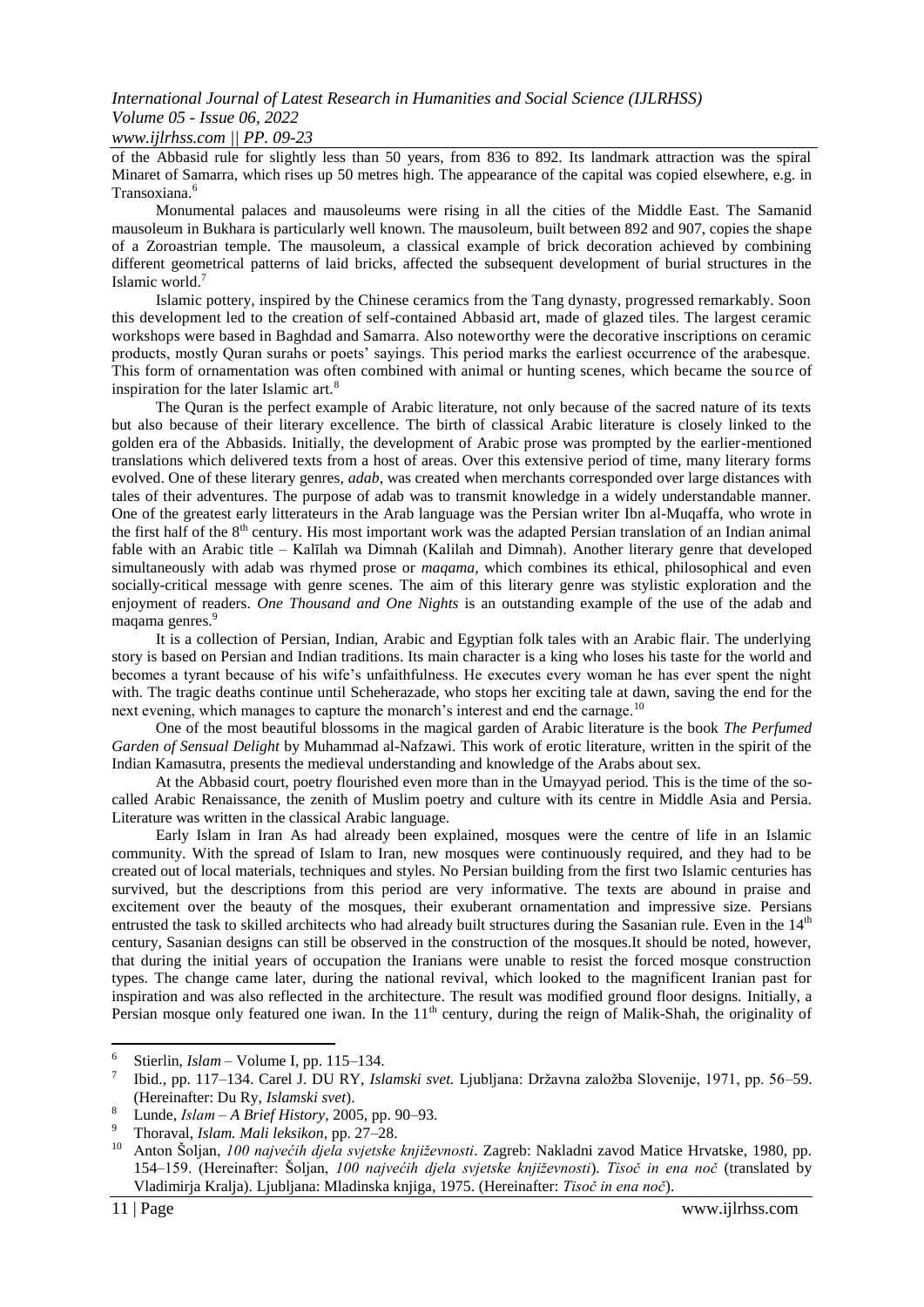### *www.ijlrhss.com || PP. 09-23*

Iranian architecture continued with the construction of mosques and buildings with central squares and iwans stretching out in four cardinal directions (floor plan in the shape of a cross).<sup>11</sup>

Originally, there were three basic mosque types:

- A pavilion (a dome over a square chamber; the Zoroastrian fire temple adapted to Islamic rituals),
- An open iwan (a simple barrel vault),
- An open court surrounded by arcades.

Eventually, all three types were merged. Within the first three centuries following the Arab conquest, many important mosques, bazaars and caravanserais, as well as other types of structures, were built in the Persian area.<sup>12</sup>

The oldest Islamic structure in Persia is the Tarikhaneh Temple (Ṭārī Ḫāna, or the House of God) in Damghan (Dāmghān), built around 760. Its layout comprises of a typical inner-court plan. Its large, almost square, court is surrounded by arcades. The whole structure is simple and gives the impression of grandeur. The mosque, purely Sasanian in design, is considered one of the most magnificent buildings in Islamic Iran.Near the mosque are the remains of a square minaret (undated, but most likely built around the same time as the mosque) and the remains of a cylindrical minaret from the Seljuq period.

The earliest remaining Islamic mosque fragments also include:

- A mosque at Nishapur (late  $8<sup>th</sup>$  century); the mosque had marble columns, gold-plated roof tiles, polychrome carved stucco walls and richly ornamented roofs;<sup>13</sup>
- The Friday Mosque (Masjid i-Jami) in Shiraz, from the late  $9<sup>th</sup>$  century;
- The Friday Mosque (Masjid i-Jami) in Nain, from the mid $10<sup>th</sup>$  century.

#### **Art during the Samanid era**

By the second half of the  $9<sup>th</sup>$  century, the Persian Renaissance continued in Khorasan (which then included Transoxania and Afghanistan).Under the brilliant rule of the Samanid dynasty, which had enhanced the Sasanian heritage, one of the most exceptional and creative dynasties in Persian history emerged in the area of Bukhara (present-day Uzbekistan) and, particularly, Samarkand. Only one monument from this period survives: the earlier mentioned mausoleum of Ismail Samanid in Bukhara. The mausoleum is a simple and impressive structure with exceptional ornamentation. The ornamentation seems to have been based on wood treatment techniques, which is proven by the fact that wood was a common material used in the early mosques.

Under the shadow cast by the eastern Elburz mountains, facing the vastness of the Iranian steppes, stands one of the greatest masterpieces of the period:Gunbad-i-Qabus (Gonbad-e Kāvus), the tomb tower of Prince Qabus, who was a poet, scholar and patron of artists. He ruled in Gurgan (the province of Golestan (Golestān)) between the years 976 and 1012. His 55-metre-high tomb tower was completed in 1006, six years before Qabus was assassinated. Hard-fired brick, once red, has assumed a bronze and golden tan through the centuries. Ten powerful right-angled flanges project from the circular body, vertically uniting the base and roof.

The tower is situated 93 kilometres north-east of Gurgan, a sizeable city in the northern Iranian region near the Caspian Sea.<sup>14</sup>

The Gunbad-i-Qabus is the earliest and the most expressive in a series of more than 50 monumental towers, which are still standing. They can be found in nearly all parts of Iran. Most of them are round, e.g. the tomb tower of Pir-i-Alamdar (1021) at Damghan and at Lajim in the Mazandaran province.

Towers with prismatic flanges like the Gunbad-i-Qabus continue through the  $12<sup>th</sup>$  century at Rayy and into the 14<sup>th</sup> century at Bistam (1313). An important group in which the body of the tower is composed of round shafts is at Jar Kugan, Radkan (Rādkān, 1280–1300) and Kishmar (14<sup>th</sup> century).

A column similar to the column at Rabat-i-Malek or the tower at Jar Kugan appears several thousand kilometres eastwards at the tower of Kutb Minar of Delhi. Several towers are octagonal, e.g. Gunbad-i-Ali at Abarquh (1036) and at Kharagan (1039–1067). Towers were also built in the  $14<sup>th</sup>$  century, e.g. the tomb at Qumn and the Imamzada Jafar (Emāmzādeh Ja"far) in Isfahan (1341). Some are square, such as the Gunbad-i-Surkh (Gunbad-i-Surkh) at Maragha (Marāgha) from the  $11<sup>th</sup>$  century and the tomb of Shahzada Muhammed (Shahzad

<sup>11</sup> Stierlin, *Iran of the master builders*, p. 44.

<sup>12</sup> Ayatollahi, *The History of Iranian Art*, pp. 186–187.

<sup>13</sup> Pope, *Introducing Persian Architecture*, pp. 39–40.

<sup>14</sup> Davood Vakilzadeh, Ismael Salami, *Iran: The land of Ahoora*. Tehran: Land of Ahoora Bidgool, 2008, p. 108. (Hereinafter: Vakilzadeh, Salami, *Iran*).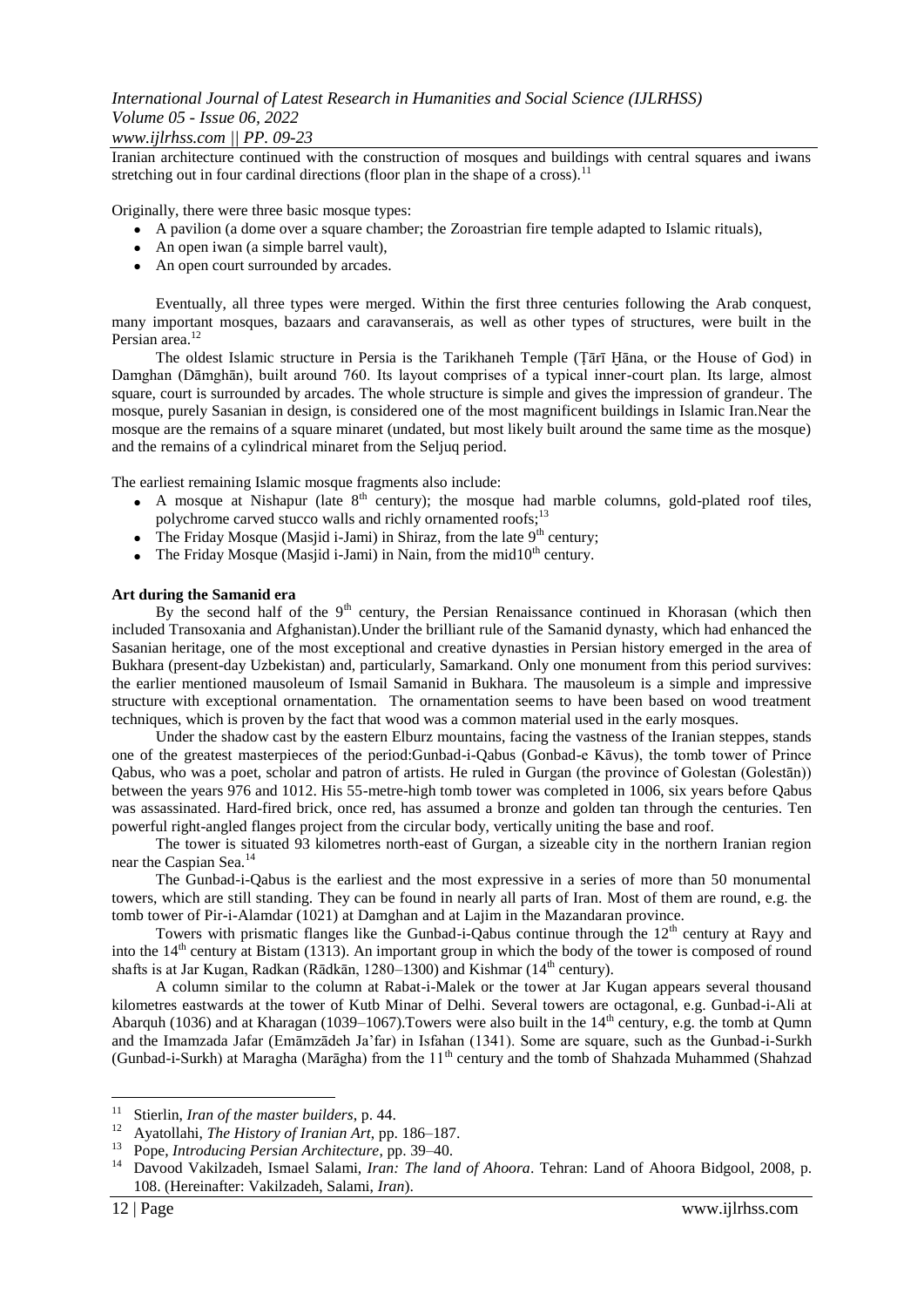### *www.ijlrhss.com || PP. 09-23*

Muhammed) at Sari in the province of Mazandaran  $(15<sup>th</sup>$  century). The Gunbad-i-Surkh's ornamentation and ponderous corner columns recall the tomb of Ismail Samanid in Bukhara.

The towers, constructed over a period of seven hundred years, differ in size, shape and ornamentation. They are scattered all through the province of Mazandaran and up into the Elburz mountains. These stunning tomb towers often appear in combination with mosques.<sup>15</sup>

#### **Art during the time of the Ghaznavids**

The renaissance of Persian art initiated under the Samanids continued during the reign of the Ghaznavids, in the form of architectural ambition and traditions, sophisticated taste, and an interest in literature, science and art. Mahmud of Ghazni (997–1030) lavished immense sums of money on these fields, commissioned the best architects and built a number of outstanding monuments. Only two victory towers and the impressive ruins of Lashkari Bazar, a residence from the early  $11<sup>th</sup>$  century, remain. Lashkari Bazar also boasts iwans and the Tshaped throne hall similar to that in Samarra. The influence of Samarra is also recalled in many other details (wall paintings).

During the reign of Sultan Mahmud, the city of Ghazni also appealed to the great Persian poet Ferdowsi.<sup>16</sup>

### **Art during the time of the Buyids**

Central Persia under the Buyids was simultaneously developing a different cultural pattern inspired by the elegant Persian tradition. Almost nothing remains of the buildings. Though at least there were many monumental buildings in the northern Khuzestan. Although explorations were defied by the difficult terrain, a magnificent complex of palaces with domes and vaults was incidentally noted.

The architectural style of the period also emerged in Shiraz and Isfahan. The Jurjir mosque, of which only a portal remains, was very beautiful but too fragile to endure, according to reports. Aḍud al-Dawla"s library in Shiraz, a vaulted two-storey building, had 360 rooms, each of a different shape and each decorated in a different style and colour. A side from the sections of the Masjid-i-Jami (Friday Mosque) in Isfahan, the oldest standing monument from this period is the shrine of Davazdah Imam (Davāzdah Imām) in Yazd, dated 1036.<sup>17</sup>

The Bujids also take up a special place in gold and silver art. Equally exquisite were some of their ceramic artefacts.<sup>18</sup>

#### **Destruction as beauty – the Seljuqs**

The Seljuqs created an empire that, during the reign of Malik-Shah, occupied an area similar to that of the Achaemenid and later Sasanian Empire. It stretched from the borders with China to Syria and from Transoxania to Arabia.This was the golden era of art and culture.

Seljuq architecture, noble and powerful, structurally inventive and sophisticated, was neither sudden nor incidental. Rather it was the culminating expression of a Persian architecture that had begun in the  $10<sup>th</sup>$  century with the Samanids.<sup>19</sup>

#### **Seljuq architecture**

Until recently, little was known about Seljuq architecture. Thanks to recent research studies and explorations, it now comprises about 50 monuments and is regarded as one of the world"s greatest architectural styles. The monuments highlight amazing structural inventiveness: double domes, ribs, wider vaults, higher minarets and, in decoration, stucco mihrabs, opulent and expressive overall arabesque networks, and, in brick ornamentation, patterns and bonds of infinite variety, vigour and originality. The power and nobility of Seljuq architecture is doubtlessly best exemplified by the Friday Mosque (Masjid-i-Jami) in Isfahan, one of the greatest buildings in the world.

Actually, the most impressive part of the Friday Mosque is the section dating back to the Seljuq era.More than 900 years of Persian architecture are revealed in the mosque"s twenty distinct structures, varying in date from the  $11<sup>th</sup>$  to the  $18<sup>th</sup>$  centuries.

During its long history, the mosque has been much fought over, repeatedly damaged and reconstructed. Nevertheless, it endured all and in its thirty or so historical inscriptions – still not perfectly interpreted – it adds documentation to our appreciation of its majestic forms.<sup>20</sup>

 $15$ <sup>15</sup> Pope, Introducing Persian Architecture, pp. 44, 45.

<sup>16</sup> Du Ry, *Islamski svet*, p. 63.

<sup>17</sup> Pope, *Introducing Persian Architecture*, p. 48.

<sup>18</sup> Du Ry, *Islamski svet*, pp. 51–55.

<sup>19</sup> Ayatollahi, *The History of Iranian Art*, pp. 215–219.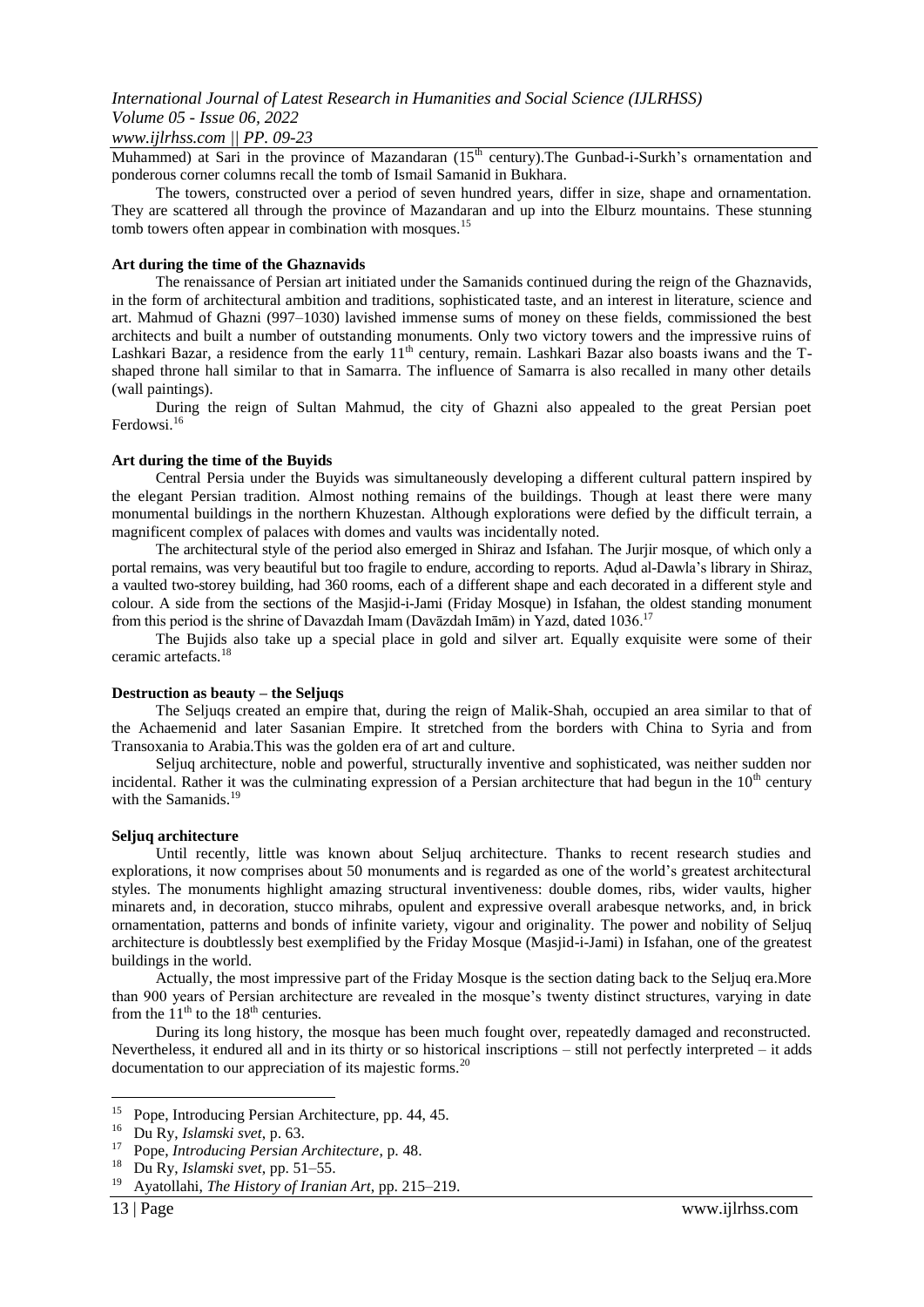### *www.ijlrhss.com || PP. 09-23*

A four-iwan court consists of elements from many different historical periods (approximately from 1073 to 1800). The earliest part of the mosque is the domes set up on the northern and southern sides of the structure, dating back to the Seljuq period. The dome with a mihrab was built during the reign of Malik-Shah, who ruled from 1073 to 1092. Measuring 13.5 metres in diameter, the dome is supported by a wall (*qibla*) in the north and on each side by a pair of columns crowned by four capitals between strong side supports.

The other, northern dome, dated 1088, measures nine metres in diameter and illustrates a building technique that emphasises the vault perfection system. $^{21}$ 

Two halls (with a pier-supported roof), known as "quincunxes", opening up on each side of the iwan and the north dome, date from the  $12<sup>th</sup>$  century. These halls show that Iranians adopted the type of Arabic mosques from the original Umayyad style. Two similar  $14<sup>th</sup>$  century halls flank the north dome. This system of surfaces covered with small domes provided experts with a possibility to study the exquisite masterpieces and the immense imagination of its creators. More than a hundred different vault types have evolved (semi-circular, rib vault, suspension vault, star-shaped vault, etc.).

The Friday Mosque offers a number of original solutions. During the reign of the Mongols, Sultan Uljaitu (Öljaitü) built a hall decorated with artfully crafted stuccowork that combines decorations with a stylised Arabic character that includes elegant ornamental motifs. The hall is reminiscent of the winter hall created in 1447 during the Timurid period. The 48×27 metre hall is covered with a series of vaults crossing diagonally and fanning out towards the ground in ten powerful columns. The low, shallow and unornamented structure appears very modern. This winter prayer room features three naves, 18 vaults and dimmed glass that create yellow light and highlight the incredible richness of the knowledge and skill of the architects.

The vaulted corridors of the staircase surrounding the court also date from the Timurid period. They are decorated with shiny colourful arabesques, which then became the main characteristic of Iranian architecture.<sup>22</sup>

The third and fourth iwans are on the north and east side. The first is set on a simple, pointed vault and dates back to the Seljuq period (after 1121).

The east iwan was created much later. Its main and supporting elements are completely hidden under the decorations and based on a combination of a triangle and supporting arches. The feature seems to emanate from the decorative system of the Safavids and is most likely the result of the reconstruction that was intended to imitate the Seljuq type but ignored the  $12<sup>th</sup>$  century grandeur, perfection and strictness.<sup>23</sup>

#### **Cultural background**

At that time, the sacred duties of every man were to pray and learn. A crucial element in the development of thought was that Islamic scholars fought to preserve classical Greek culture. Through the translations of Greek classics financed by Caliph Al-Mamun (813–833), Greek philosophy and science also became known in Persia. The works of Plato and Aristotle were particularly carefully studied. In the time from the 10<sup>th</sup> century to the Mongol invasion (mid-13<sup>th</sup> century), many great poets, philosophers, mathematicians and astronomers lived and worked in Persia. The majority of the population were highly educated and cultured.

#### **Persian literature before the Mongol invasion**

Iran"s long history has produced many exceptional men specialising in the fields of religion, literature, science and politics. We cannot possibly list and describe all of them, only some who have cast their mark on a certain period and earned a larger influence.

The Persian artists described on the following pages deserve a place in the world literature heritage.

Rudaki is the first great Persian literary genius and the court poet to the Samanids. He was born in 858 in Panjakent, a village in present-day Tajikistan.<sup>2</sup>

Old Persian was preserved in its pure form in the works of poet Ferdowsi from the 10<sup>th</sup> century, who wrote the most popular Persian book, *Shahnameh* (Book of Kings), an epic poem of more than 50,000 couplets that describes the history of Persia from its mythical origins to the beginning of the Arab conquests. The stories of 50 Persian monarchs recount the struggle for power between kings and heroes, of which the latter are

 $\overline{a}$ 

<sup>&</sup>lt;sup>20</sup> Pope, Introducing Persian Architecture, pp. 50–53.

<sup>21</sup> David Talbot Rice, *Islamska umetnost*. Beograd: Izdavaĉki zavod Jugoslavija, 1968, pp. 59–60. (Hereinafter: Rice, *Islamska umetnost*).

<sup>22</sup> Mansour Ghasemi, *Esfahan the never-ending Splendour*. Esfahan: Nahoft Publication, 2011, pp. 45–51. (Hereinafter: Ghasemi, *Esfahan the never-ending Splendour*). Stierlin, *Iran of the master builders*.

<sup>23</sup> Bihishtī, Frank, *Travel Guide to Esfahan, Kashan and More,* pp. 90–97. Vakilzadeh, Qorayshizadeh, *Iran: The Land of Persian*s. Stierlin, *Iran of the master builders*.

<sup>&</sup>lt;sup>24</sup>"The Land of Poetry", *Kayhan International*, 14 October 1971, p. 40. (Hereinafter: "The Land of Poetry", Kayhan International).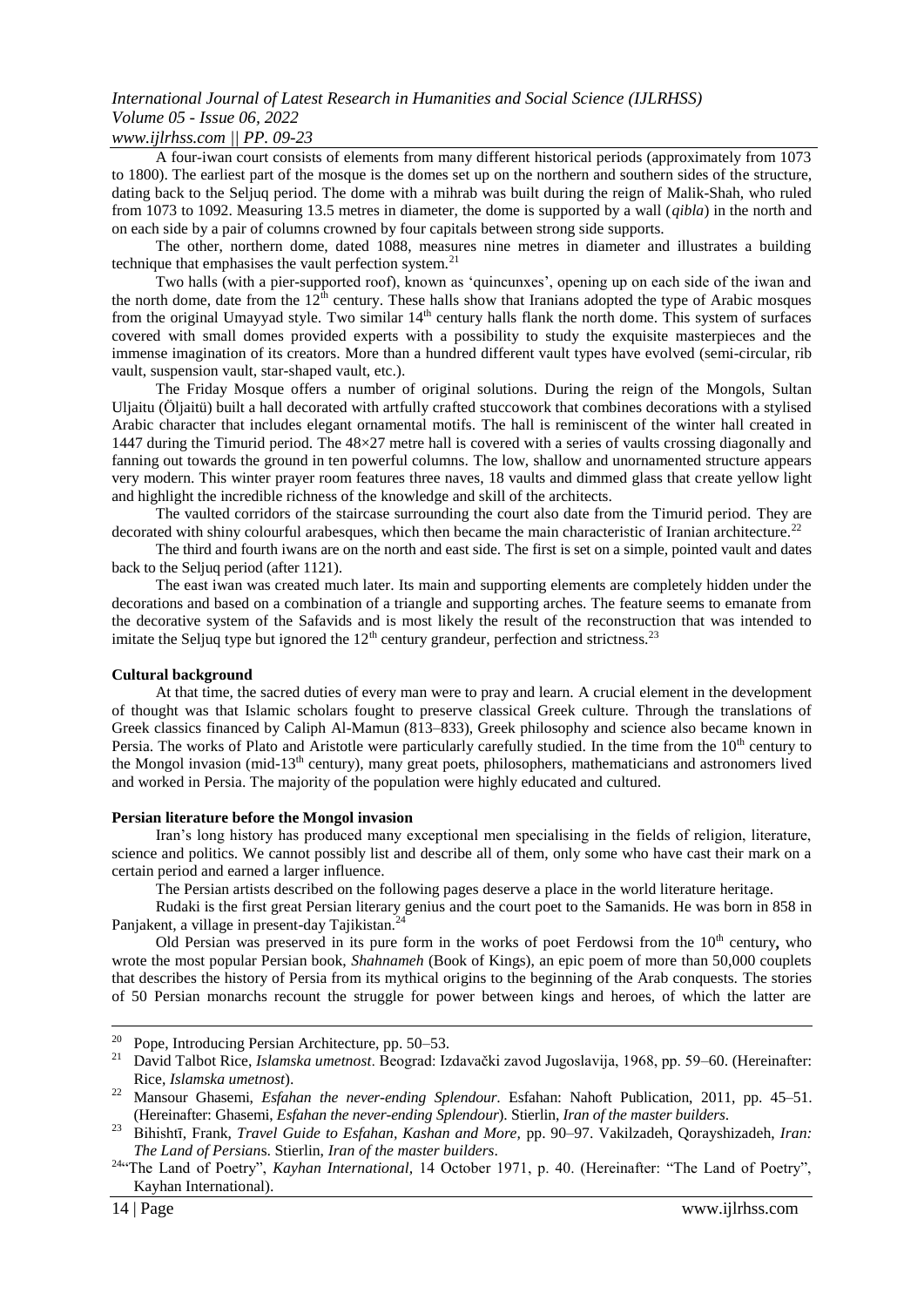### *www.ijlrhss.com || PP. 09-23*

normally depicted in more favourable light. The poem ends with the Arab invasion, which is regarded a national tragedy. The stories of the knight, Rostam, a courageous and clever hero and the saviour of the nation, are part of Iranian national mythology.<sup>25</sup>

With this epic poem, Ferdowsi, also called the Persian Homer, has immortalised Persian history and helped save the Persian language from Arabic oppression.<sup>26</sup>By reviving the use of this magnificent language, Ferdowsi also rekindled Persian patriotism.

In his work, Ferdowsi also describes chess and the history of this great game that can be traced back to India in the late  $6^{th}$  century.<sup>27</sup>

Monarchs often competed in who would act as patron to a larger number of poets, artists and scholars. This was considered a duty of the king and a precondition for regal status and public respect.

The libraries of that period reflected the exuberance of Persia. Sahib ibn Abbad (Sahib ibn "Abbad), who was the grand vizier to the Buyid rulers and a successful statesman that controlled most of Persia, is reported to have a large library with more than 200,000 volumes in 996.Every mosque also had a collection of books.

Poets often praised the love of life, and sang about love and wine. One of these was Omar Hajam<sup>28</sup> (around 1048 to 1122), a mathematician and astronomer who introduced the Persian calendar following an order by sultan Malik-Shah. He authored around 600 quatrains called *rubai*. The message conveyed by their works was liberal, mostly directed against religious dogmas and in favour of pleasure, occasionally even mysticism.<sup>29</sup>

Another form of art invariably connected with literature is the miniature, which was long limited to manuscripts. Initially, the Arabs had no painting tradition. The first examples of miniature painting were probably the work of Christians (Byzantines and Copts). The first miniature schools were formed under Abbasid rule, when illustrations were needed for Arabic transcripts of translated texts for later literary works.<sup>30</sup>

### **Scientific progress until the Mongol invasion**

With the emergence and spread of Islam into the areas of the Mediterranean, India and China, ideas, cultural values, inventions and discoveries began to be transmitted through commerce. Several centres for cultural exchange between Greek, Arabic and Indian cultures were created. In the 8<sup>th</sup> century, a centre for translating Greek manuscripts to Arabic was set up in Baghdad. In this centre, and many others like it, Greek and Arab scholars translated scientific and philosophical texts to Arabic. They translated the works of the Greek philosophers Aristotle and Plato, as well as the texts of Neo-Platonists, natural science texts by Euclid, Archimedes and Ptolemy, and the medical handbook of Hippocrates. Baghdad was one of the greatest culture centres of the old world, where the Greek and Persian-Arabic worlds came together and scientists and scholars from all over the world met. Many caliphs protected science and financially supported philosophers and scholars.

In addition to the systematisation of knowledge and influencing the Christian West with the contributions of Persian, Indian and Greek scientists, the Arabic culture enriched scientific and technical knowledge with its many original studies. For this purpose, an astronomic observatory was founded in Baghdad in 829.

Scientific development led to considerable technological progress, which was manifested through important achievements in amelioration, glass making, etc.

In times of peace, Europe familiarised itself with Islamic findings and inventions, finding new cultural inspiration in Arabic translations and Greek tradition.

Under the Buyid and Seljuq rule, traditional textile and pottery making flourished in the Persian territory, in particular in the areas of Nishapur and Samarkand.

The second half of the 9<sup>th</sup> century brought the publication of numerous encyclopaedias and history books. Many truly exceptional thinkers were active in a variety of fields at this time.

1

<sup>25</sup> *Five stories from Shahnama, The Story of Bizhan and Manizha.* Tehran: Atelier Honar, M. Salahshoor, 1998. (Hereinafter: Five stories from Shahnama, The Story of Bizhan and Manizha).

<sup>&</sup>lt;sup>26</sup> Shahnameh. The Epic of the Kings. The national epic of Persia by Ferdowsi (translated by Reuben Levy). Tehran: Edition Yassavoli. (Hereinafter: Shahnameh).

<sup>27</sup> Ahmad Tamimdari, *A History of Persian Literature*. Tehran: Center for International Cultural Studies, 2002, pp. 193–195. (Hereinafter: Tamimdari, A History of Persian Literature).

<sup>&</sup>lt;sup>28</sup> Omar Hajam, *Ruba'iyat* (translated by Tomaž Kralj). Ljubljana: Amalietti & Amalietti, 2001, p. 52. (Hereinafter: Hajam, Ruba"iyat). *Rubaiyat of Omar Khayyam*, *In the name of God. The beneficent and the merciful*. Tehran: Eghbal Publication, 1986. (Hereinafter: Rubaiyat of Omar Khayyam).

<sup>&</sup>lt;sup>29</sup> Amin Maalouf, Samarkand. Ljubljana: Cankarjeva založba, 1999, p. 345. (Hereinafter: Maalouf, *Samarkand*).

<sup>30</sup> Lunde, *Islam – A Brief History*, pp. 88–90.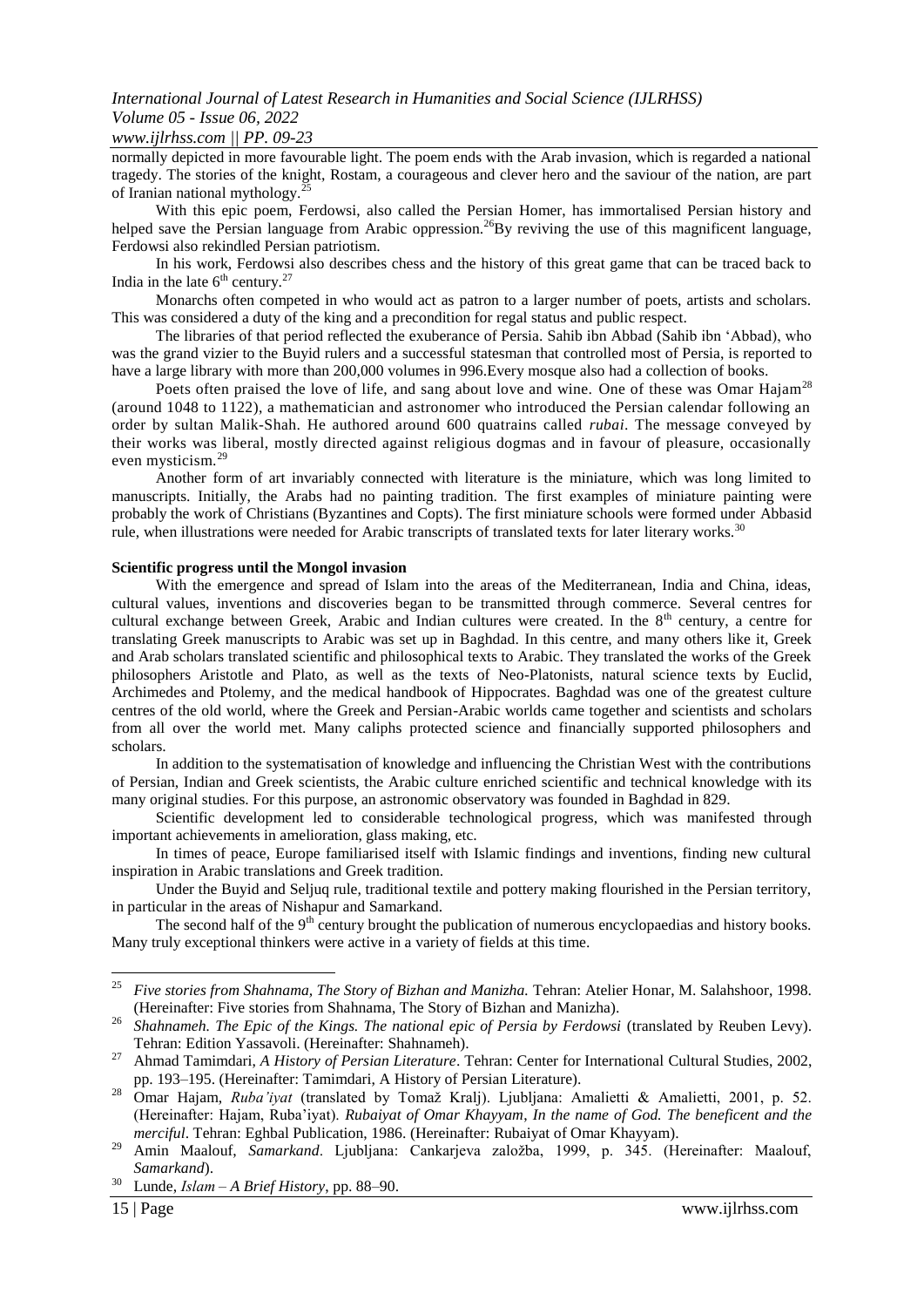### *www.ijlrhss.com || PP. 09-23*

Almost all Islamic scientists were also skilled physicians. The period was marked by the discovery of new illnesses and cures. Ibn Sina, known in Europe as Avicenna (980–1037), is considered one of the most significant physicians of the time. The corpus of his works in the field of natural sciences was enormous. His most remarkable work, *The Canon of Medicine*, quickly became used as a standard medical text at medical universities in Europe. Ibn Sina"s medical papers remained in use as fundamental study materials at Oxford and Montpellier until the late 17<sup>th</sup> century. *The Canon of Medicine* describes the symptoms of diseases. Avicenna's findings on diabetes, encephalitis and jaundice were revolutionary. He studied geometry, sound, mathematics and astronomy as sciences supplementary to medicine.

Another important Islamic physician was Al-Razi (Mohammad-e Zakariā-ye Rāzi; 854–925). Al Razi (Latinised name: Rhazes) was born in Ray, where he also studied medicine. As a physician, he managed to combine the best of the Greek, Syrian, Indian and Oriental medical traditions. His greatest work, *Kitab al-Hawi fi al-tibb*, is the most comprehensive book of medicine of its time. He also wrote several discourses on alchemy. A physicist and chemist, Al-Razi also discovered the process of making alcohol and sulphuric acid.

Al-Tabari (839–923) was an influential Persian scholar, historian and exegete of the Quran. He was born in Tabaristan (a modern-day province of Mazandaran). He is famous for his 10-volume history of music, which contains significant historical and archaeological facts. He also invented many astronomical instruments.

Equally important were the Persians" contributions to mathematics. The Persian mathematician and astronomer Khwarizmi (Al-Khwarizmi;780–850), who lived in Baghdad, is regarded as one of the most important Islamic polymaths and the founder of algebra. The term "algorithm" is derived from his name. He codified the decimal positional notation developed by Indian scholars. Since his time, the Indian numerical system, which includes the zero, has been known as Arabic numbers.

Al-Farabi (872–950) was born in Farab, in Khorasan Province. He is believed to be one of the greatest Persian medieval philosophers. His commentaries on Plato's and Aristotle's work form the link between Greek philosophy and Islamic thought. Through his translations, European scientists began to study the forgotten Greek philosophers.

The field of geography and history was dominated by Al-Masudi (896–956), who is often referred to as the Herodotus of the Arabs. He wrote a monumental, 30-volume book titled *The History of Time*. 31

Another notable scholar was Al-Biruni (Latinised name: Aliboron; 973–1048), a Persian who is regarded as one of the greatest scholars of the medieval Islamic era. A captive of Turkish sultan Mahmud of Ghazni, Biruni worked at his court and accompanied the sultan on his military campaign to India. He is credited as the greatest astronomer and mathematician of his time. His book on astronomy, *The Masudi Canon*, is the most comprehensive text on the topic. His book *Vestiges of the Past* (or "The remaining traces of past centuries") is a valuable collection of historical, ethnographical and cultural writings. Al-Biruni was the first scholar to describe India.<sup>32</sup>

The list of notable Persian scientists is not complete without Al-Ghazali (1058–1111) from Khorasan. He is regarded as the most prominent and influential theologian of Islam. As a very young man, he was offered a teaching position at the University of Baghdad. However, experience pushed him into a spiritual crisis, which made him abandon his career and adopt an ascetic lifestyle for many years. Many years later, he returned to Tus. In his writings, he wanted to refresh the Muslim ethics and integrate Sufism. He defined the position of Sufism according to Aristotle"s philosophy. He believed that although reason is valid, it must be subdued to the commandments of the revelation.

#### **1. Destruction and grandeur – the Mongol invasion**

After the Mongol invasion, the entire territory of Middle Asia as far as the East China Sea was united in a single state ruled by one ruler. The Mongol invasion left many art centres in Persia completely destroyed. At the end of the 13th century, when the situation calmed down and life returned to normal, the new concept of Islamic art in Persia was created.New motifs influenced by Chinese art in black, blue, and green arose.The figures bore a resemblance to the physiognomy of Mongols in their hair, eyes and protruding brow.

Particularly in architecture, the old Persian tradition survived and the elements appreciated by the Abbasid architects retained their role under the Mongol rule.

The Mongol architecture was characterised by its immense size. Structural elements were multiplied in scale, their functions diversified, the gaps grew wider and the domes sat more elegantly on the buildings they covered. Structural issues, more demanding than those of Seljuq rule, were resolved successfully and elegantly. Arches are perfected and brick-built structures rose to their ultimate triumph (tomb of Uljaytu in

1

<sup>31</sup> Potoĉnik, *Azija med preteklostjo in sedanjostjo*, p. 56.

<sup>32</sup> Lunde, *Islam – A Brief History*, pp. 94–98. Philip K. Hiti, *Istorija Arapa*, Sarajevo: Veselin Masleša, 1967, pp. 331–369. (Hereinafter: Hiti, *Istorija Arapa*). Braudel, *Civilizacije kroz povijest*, pp. 98–102.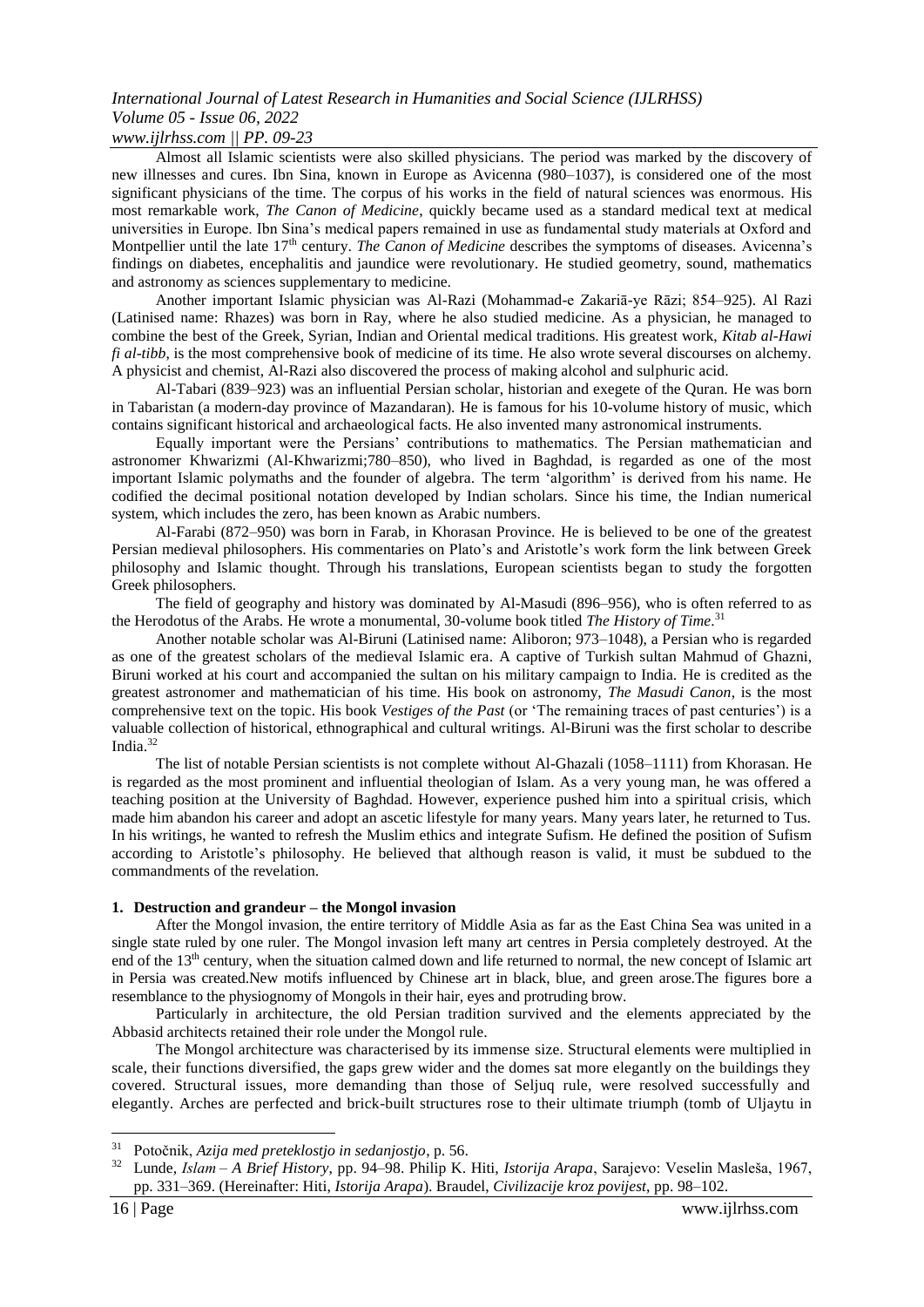### *www.ijlrhss.com || PP. 09-23*

Soltaniyeh). The emphasis is on the thinning of the structures and the vertical rise: iwans and arches are higher, panels extended, courts narrower. Compared to the most elegant  $14<sup>th</sup>$  century monuments, including the most majestic early buildings (Tarikhaneh, Gunbad-iQabus, the northern domed chamber of the Friday Mosque in Isfahan, the masterpieces produced by the Mongols were slightly abstract and reserved, despite their extreme movable power. The grandeur, which is an expected and justified element of architecture, was introduced by the Mongols and their successors. Generally, the buildings were freed from the bare display of grandeur through their harmonious composition and brilliantly designed and masterfully executed ornamentation.<sup>33</sup>

Mahmud Ghazan<sup>34</sup> (Mahmūd Ghazan, or Casanus for Westerners; 1271–1304) ranks as one of Persia's greatest rulers and the initiator of a new and important period in Persian architecture. As he himself said, "I inherited a ruined country". He began its renovation with limitless enthusiasm, creating a series of superb elements. A typical order of his was that a mosque and bath should be built in every city. The income from the bath would be used to support the mosque. His greatest achievement was the suburbs of Sham, about three kilometres south of Tabriz, hardly rivalled by any other complex in its variety, organization and magnitude. Today only rubble, it was once a complex of monasteries, madrass as, hospitals, libraries, academies, palaces, observatories, luxury residences, gardens, etc.

Ghazan"s vizier created a university city in Tabriz, which included 24 caravanserais, five hundred shops, 30 thousand houses, hospitals, dispensaries, gardens and other structures. It surpassed all comparable complexes in that part of the world. $35$ 

New Persian rulers continued to use the practically unchanged concept of the Seljuq mosque. The list of the most beautiful mosques of this period would not be complete without the Friday Mosque in Yazd.

However, the typical Mongol style only became apparent in tomb architecture. One of the most important monuments is the mausoleum of Sultan Uljaytu (Üljaitü), who reigned from 1304 to 1316.The only preserved building in this complex near Qazvin is a combination of a huge hall with a dome and a small chapel. Particularly interesting are the minaret-like massive towers which enhance the octagonal layout of the roof.

In miniature art, faience from Kashan came closest to perfection. The Mongols also attempted to create a thriving community at Ray, which had been one of the most prosperous cities in Persia before the Mongol invasion. The city which had had a vibrant commercial economy lost all significance in the 14<sup>th</sup> century. Sadly, it never recovered.<sup>36</sup>

The greatest poets of the time were Saadi and Hafez. Saadi Shirazi (Saʿdī) was born in 1184 in Shiraz. The Persian poet and writer earned the greatest fame with his prose work *Golestan* and a collection of poems titled *Bustan*. In verse, he skilfully expressed the moralism and informative thoughts which are regarded as classical expressions of Persian folk tradition.<sup>37</sup>

In the next century, Shiraz also attracted another important Persian poet, Hafez (1325–1389), who is regarded as one of the world"s most widely read and respected poets. His collection of nearly 600 poems was published posthumously. Most of his poems are ghazals, or Hafez"s ghazals, in which he lauded wine, life, life"s joys and the beauty of nature. Hafez's poems were translated into European languages in the 18<sup>th</sup> and 19<sup>th</sup> centuries, and through them Hafez entered the western literary trends. Even today, people still visit the poets' tombs in Shiraz and read their poetry.<sup>38</sup>

*Awake, my dear. Be kind to your sleeping heart. Take it out into the vast fields of Light and let it breathe. Say, "Love, give me back my wings. Lift me,* 

 $\overline{a}$ 

<sup>33</sup> Pope, *Introducing Persian Architecture*, p. 74.

<sup>&</sup>lt;sup>34</sup> Mahmud Ghazan (also Ghazan Khan) was theseventh ruler of the Ilkhanid dynasty from 1295 to 1304.

<sup>35</sup> Pope, *Introducing Persian Architecture*, p. 63. Rice, *Islamska umetnost*, pp. 47–76.

<sup>36</sup> Hattstein, Delius, *Islam Art and Architecture*, pp. 392–405.

<sup>37</sup> Tamimdari, *A History of Persian Literature*, p. 87.

<sup>38</sup> Hafez, *Zapleši z menoj. 108 divje sladkih pesmi sufijskega mojstra* (Slovene translation by Barbara Škoberne). Ljubljana: CDK, Zavod za izobraževanje, vzgojo, razvoj in kulturo, 2003. (Hereinafter: Hafez, *Zapleši z menoj*). Cf. *Divan of Hafez*, in which Hafez" poetry is published in Persian and English. The book was published in Tehran in 1998.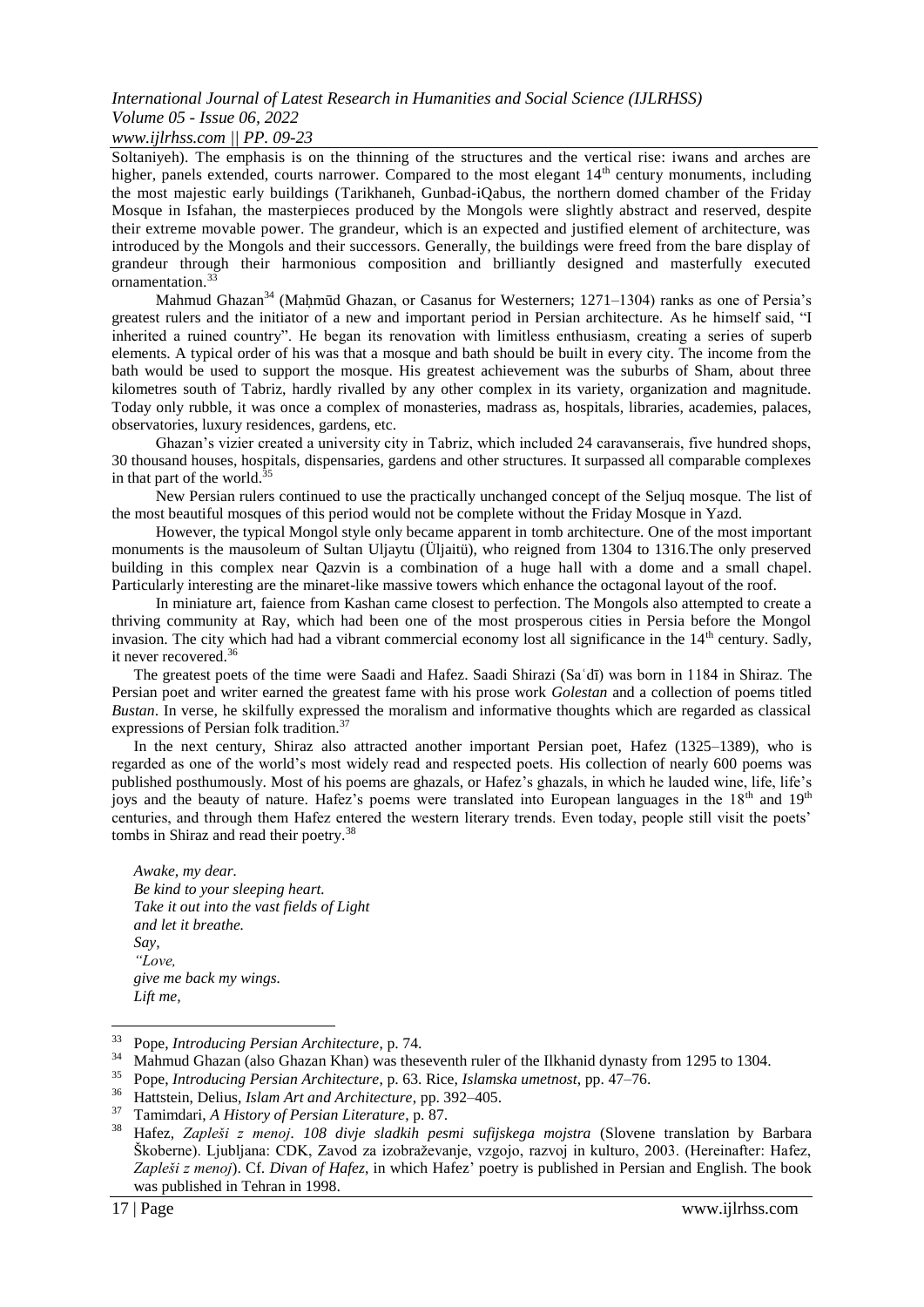*www.ijlrhss.com || PP. 09-23*

*lift me nearer." Say to the sun and moon, say to our dear Friend, "I will take You up now, Beloved, On that wonderful Dance You promised!"*  (Hafez, Awake Awhile)<sup>39</sup>

Another poet from this period was Jalal ad Din Rumi (Ǧalāl ad-Dīn Muḥammad Rūmī), a mystic poet credited as the founder of the whirling dervishes. Rumi was born in 1207 and is commonly regarded as one of the world's most acclaimed and widely read authors.<sup>40</sup>

Rumi was a Sufi mystic and wrote in the Persian language. He was born in Balkh. He travelled across the Muslim countries with his father. After a long journey, he settled down in Konya, Anatolia, where he started the order of whirling dervishes. Rumi is the author of the book *Mathnawi*, which is a mystical explanation of the Quran. No other poet had such a profound influence on the spiritual life of people like Rumi.

*Not Christian or Jew or Muslim, not Hindu, Buddhist, Sufi, or Zen. Not any religion or cultural system. I am not from the east or the west, not out of the ocean or up from the ground, not natural or ethereal, not composed of elements at all. I do not exist, am not an entity in this world or the next, did not descend from Adam and Eve or any origin story. My place is the placeless, a trace of the traceless. Neither body or soul. I belong to the beloved* (Rumi, Power of the Soul) $41$ 

Another poet who has won immortality through his poetry and who lived and worked before the Safavid dynasty is Jami (Nūr od-Dīn "Abd or-Raḥmān Ǧāmi, also Jami).Jami was born in 1414 in a small village near Samarkand. He achieved great fame during his lifetime, and after his death many other poets copied his works.<sup>42</sup>

During the Mongol invasion, Nasir at-Tusi(Naṣīr at-Dīn-e Ṭūsī; 1201–1274) lived in Persia. He gained the trust of Mongol rulers and preserved many works of Persian cultural heritage. Born in Tus and educated in Khorasan, at-Tusi became a respected philosopher, theologian and astronomer. As a Mongol vizier he ensured the survival of many scientific works. The observatory in Maraga (Marāgha, also Marāghe) was built under his supervision. He reinvented the representation of the planets, which was different from Ptolemy"s, and perfected the science of trigonometry. Under his leadership a number of constructions were made which were later adopted by other observatories in Europe, as well as by the Danish astronomer Tycho Brahe. Tusi also wrote the most widely read book on Shia theology and revived the school of philosophy.<sup>43</sup>

### **2. Refinement and opulence – the Timurids**

A new era of Persian art began when Persia was invaded by Tamerlane"s army. Illustrations for epic poems, love poetry and episodes from novels were often made by various art schools. Local art schools in Shiraz, Tabriz and Herat (Herāt) were founded at the time. Richly illuminated manuscripts indicate the overall artistic style of the period, which is also seen in metal products, fabrics and carpets. Timurid art quickly evolved into an ideal of Eastern Islamic art, which culminated in decorative motifs and compositions.

After the collapse of Tamerlane"s powerful kingdom, the art of Persia and the wider area entered a period of Timurid renaissance.

The Timurid style emphasised and compacted the trends set by powerful patrons. The most impressive heritage of this period is architectural. Several imposing structures can be found in the area of present-day Iran

1

 $39$  Ibid., pp. 20–21.

<sup>&</sup>lt;sup>40</sup> "The Land of Poetry", Kayhan International, p. 40.

<sup>41</sup> Jellaludin Rumi, *Zakladi duše* (Slovene translation by Ţiga Valetiĉ). Ljubljana: Alpha Center, Grafiĉna agencija Potens, 2004, p. 53. (Hereinafter: Rumi, *Zakladi duše*).

<sup>&</sup>lt;sup>42</sup> "The Land of Poetry", Kayhan International, p. 40.

<sup>43</sup> Šterbenc, *Šiiti*, pp. 320, 321.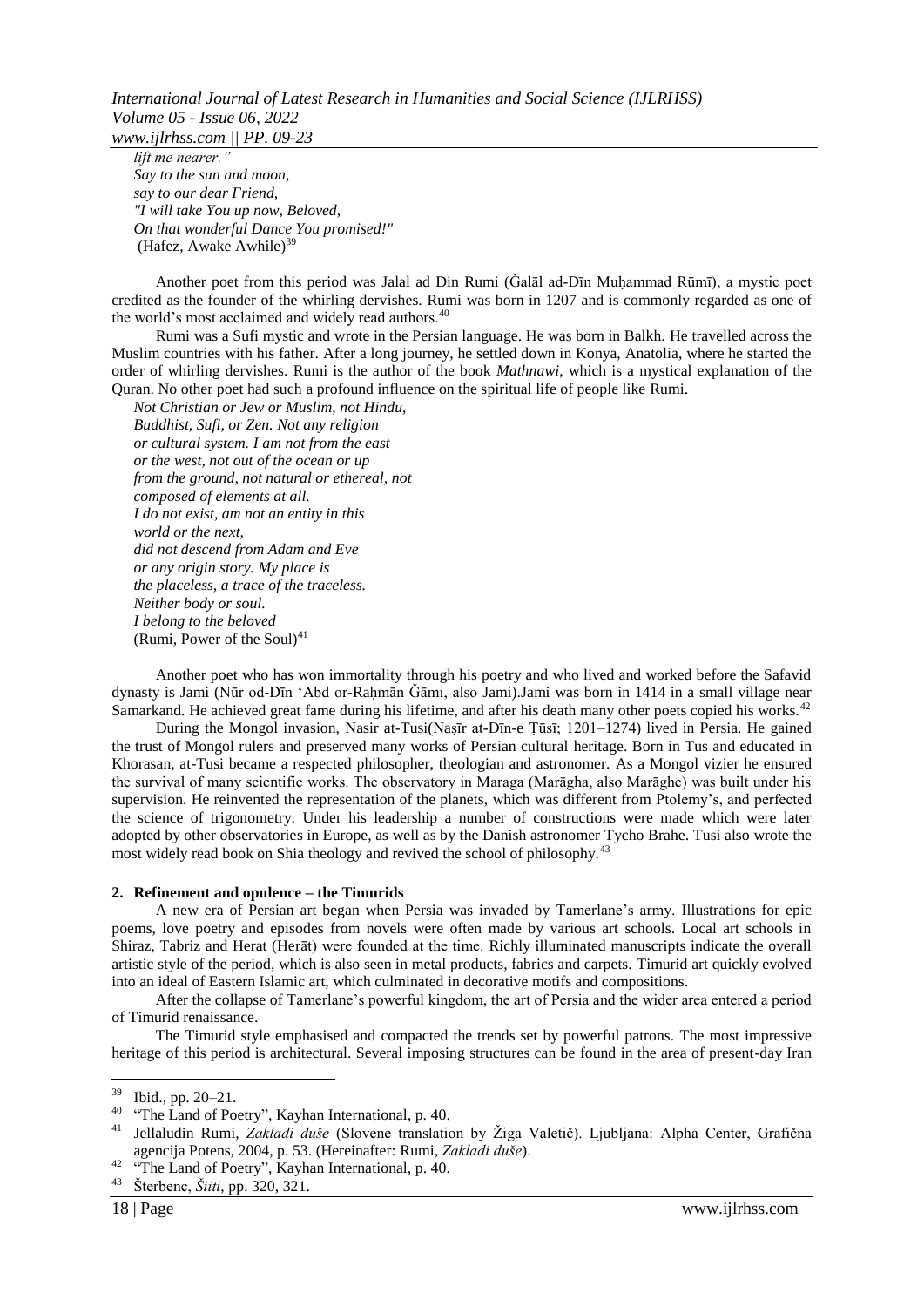### *www.ijlrhss.com || PP. 09-23*

and Uzbekistan. Tamerlane and his successors Shah Rukh (Shāhrukh), Ulugh Beg, Baysunghur (Gīāṭ al-dīn Bāysonḡor), Abu Said (Abū Saʿīd Mirza) presided over a golden age of art. Under Tamerlane, Samarkand once again became the focus of splendour. "I was determined to build a mosque in Samarkand that would be unrivalled in any country," Tamerlane announced.<sup>44</sup>He established his capital city in Samarkand. With the wealth he had accumulated and the best artists of the time, he transformed it into the most glorious city of the Orient.

Samarkand, a city in Transoxania (present-day Uzbekistan) in Achaemenid Persia, was the capital city of Soghdiana. Traders along the Silk Road often stopped there, and the city was often targeted by the conquerors fighting for supremacy over Central Asia. In 712 the city was seized by the Arabs. In 1220 it was plundered by Genghis Khan"s Mongols. Half a century later, Tamerlane chose it for his capital city. Under his rule and the rule of his successors, the Timurids, the city experienced a rebirth and built a number of majestic Islamic monuments.

Tamerlane and his grandson Ulugh Beg brought to Samarkand many artists and craftsmen from Persia, India and elsewhere, and commissioned them to make exceptional works of art. In just over two centuries, a wonderful architectural structure with many domes and elegant porticos grew in this place, decorated with skyscraping minarets. The domes were covered in turquoise-blue ceramic tiles. Mosques and madrasses were decorated with abstract geometric patterns, floral motifs and verses from the Quran.<sup>45</sup>

Several neighbouring cities, such as Hiva and Bukhara, thrived in this period. These cities enjoyed an important historical role since their development depended on the wealth generated by the Silk Route trade.

The first, and the greatest surviving, Persian monument of the period is the beautiful mosque of Gawhar Shad (Goharshād; 1418) in Mashhad. Its portal continues the Samarkand style of arch within an arch. The thick, tower-like minarets, merging with the outer corners of the portal screen, extend to the ground and, together with the high foundation revetment of marble, give the ensemble the impression of solidity.<sup>4</sup>

The entire court façade is faced with enamel brick and mosaic faience. The full scale of colours includes a dominant cobalt blue and turquoise, white, green, yellow, saffron, aubergine and black. All tones moving through several shades. The patterns, lucid and vigorous, are artfully adapted to their decorative role. This abundance of colour is accomplished by using floral and geometrical patterns of open galleries, the striking contrast of the iwans, arcades, etc. "It needs no acquaintance with other styles to acclaim this court, among the buildings now existing, as the most beautiful example, of colour and architecture ever devised."<sup>47</sup>

Tamerlane"s most famous buildings also include his tomb Gur-i-Mir (Gūr-e Amīr; 1404) in Samarkand. Its bulbous dome is enriched with 64 almost-round flukes and covered in light blue tiles. The interior is also impressive, with an alabaster dado, grey-green jasper cornice, black limestone niches, and a marble balustrade.

Another important building from the Timurid period is the madrassa at Herat, which was commissioned by Shah-Rukh in the early  $15<sup>th</sup>$  century (1417).<sup>48</sup>

#### **Persian scholars**

The famous historical philosopher Ibn Khaldun (Ibn Haldūn; 1332–1406), who lived in North Africa in the  $14<sup>th</sup>$  century, wrote the following:

"It is a remarkable fact that, with few exceptions, most Muslim scholars both in the religious and intellectual sciences have been non-Arabs ... Thus the founders of grammar were Sibawaih and, after him, al-Farisi and az-Zajjaj. All of whom were of Persian descent. They were brought up with the Arabic language and acquired knowledge of it through their upbringing and through contact with Arabs. They invented the rules [of grammar] and made it into a discipline for later generations.

Most of the hadith scholars who preserved traditions of the Prophet for the Muslims were also Persians, or Persian in language and breeding because the discipline was widely cultivated in Iraq and regions beyond. Furthermore, all the great jurists were Persians, as is well-known. The same applies to speculative theologians and to most of the Quran commentators. Only the Persians engaged in the task of preserving knowledge and writing systematic scholarly works. Thus the truth of the statement of the Prophet becomes apparent, "If learning were suspended at the highest parts of heaven the Persians would attain it".<sup>49</sup>

 $44$ <sup>44</sup> Pope, *Introducing Persian Architecture*, p. 75.

<sup>45</sup> Potoĉnik, *Azija med preteklostjo in sedanjostjo*, p. 206.

<sup>46</sup> Pope, *Introducing Persian Architecture*, p. 77.

<sup>47</sup> Ibid., p. 78.

<sup>48</sup> Hattstein, Delius, *Islam Art and Architecture*, pp. 416–425.

<sup>49</sup> "Sayyed Hossein Nasr. A taste for the theoretical", *Kayhan International*, 14 October 1971, p. 39. (Hereinafter: "Sayyed Hossein Nasr. A taste for the theoretical", Kayhan International).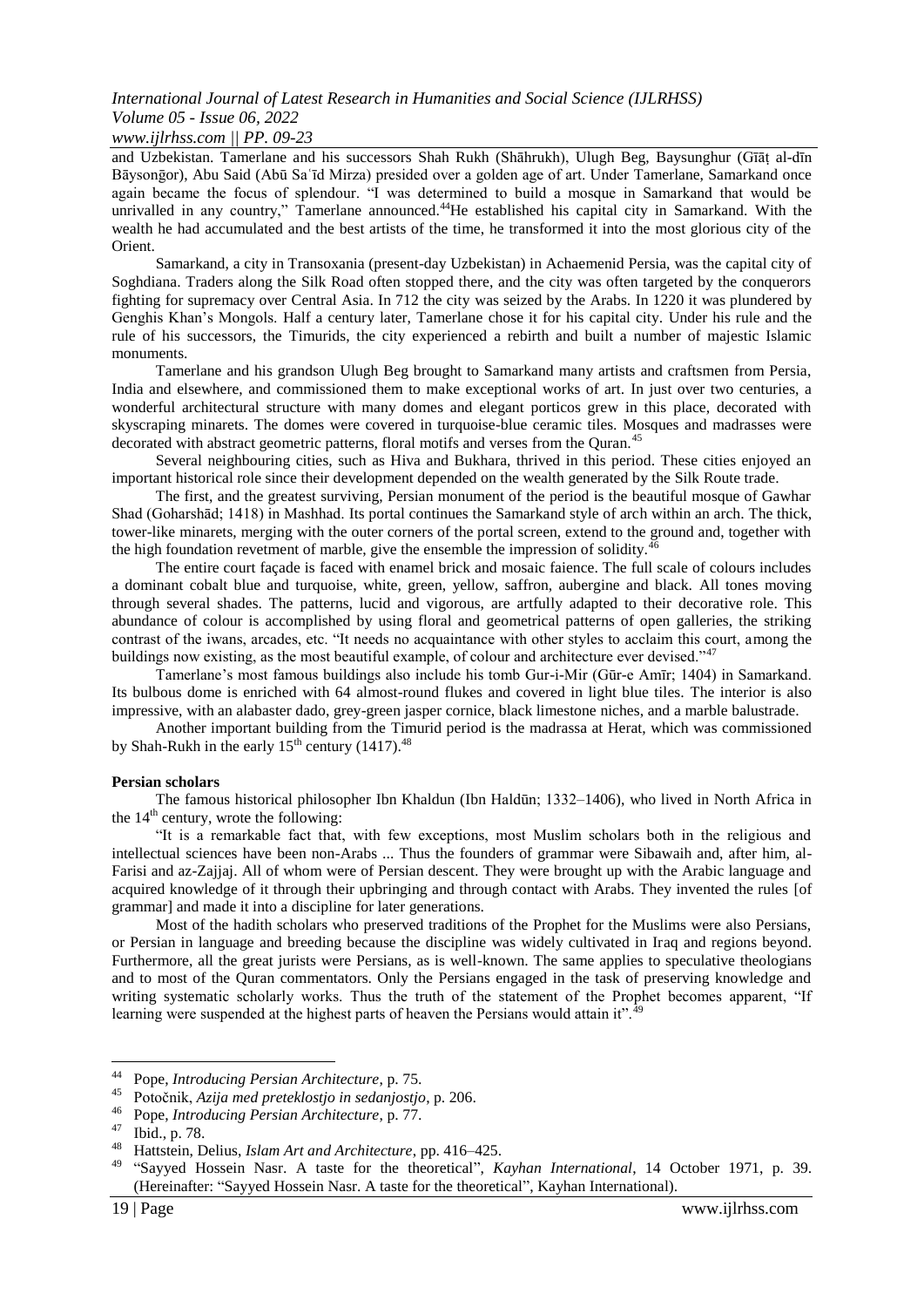### *www.ijlrhss.com || PP. 09-23*

Science was also reserved for Persians. Arabs received their education from Arabicised Persians. That was the reason why Persia and its adjacent states, Iraq and Transoxania, were under its strong cultural and economic influence.

The commentary of Ibn Khaldun points to the fact that Iran profoundly affected Islam, the Arabs and the Arabic language.

The extent of this impact in specific fields – from governance, administration, religion and philosophy, science and medicine, art, literature and language – is a subject of separate study.

#### **Public administration and governance**

In general, the Persian method of governance had an exceptional impact on Islam, in particular on the Abbasid court. The Arabs did not only seize the provinces of the Byzantine Empire but also the entire Sasanian kingdom. However, only in Iran did they find a perfect administration and governance plan. The Abbasid caliphate was an empire with imperial needs and manifestations. They could not follow the example of government of the first four caliphs or the Umayyads. Instead, they looked up to the mighty Sasanian Empire and its elaborate governance plan. With minor modifications, they maintained the model which the Sasanians had developed in the period before Islam.

In the early period of Islamic conquests, two types of offices, or *divans*, existed in Kufah and Basra: one, run in Arabic was intended for Arabic affairs, while the other, in Pahlavi, handled all affairs relating to Persia. By the end of the Umayyad Caliphate, Arabic had already replaced Pahlavi, which remained the predominant language in the eastern part of the Empire.

Most scribes were of Persian descent or, as Jahshiyar, the author of the book about viziers: "Most scribes in Khorasan are magi and write in Persian."<sup>50</sup>

Evidently, Persians had to learn Arabic. Admittedly, the number of Arabs learning Persian was much lower, although some of them were in high positions.

The Persians did not only dominate administration but also other governance bodies. Many sources praise the Persians' exceptional capacity for running a country. After all, the Sasanian Empire is commonly regarded as an example of a well-organised state.

Another term that requires explanation is *vizier* (Arabic: *wizir*). Abu Salama, a banker in Kufah, who offered financial assistance to the Abbasids, was the first person to be appointed vizier. The title appeared during the reign of Caliph Al-Mamun and was used to denote a close associate of the caliph. However, a vizier began to provide personal service to the caliph in the  $10<sup>th</sup>$  century under the rule of Al-Qahir (Ahmad al-Muʿtaḍid al-Qāhir bi-"llāh; 932–934).

Many viziers were Persians, e.g. the Barmakids from Balkh, the Banu 'l-Džaraji (Banu'l-Jarrah) from Khorasana, Al-Zajjati (Al-Zayyat) from Gilana, Ibn Yazdad (Ibn Yazdad) from Merv and Al-Fadl ibn Sahl (Abu "l-ʿAbbās al-Faḍl b. Sahl b. Zādānfarrūḫ as-Saraḫsī), who was a Zoroastrian before converting to Islam.

The most prominent vizier in the history of Islam was the Persian Nizam al-Mulk (died in 1092).He served two Seljuq sultans and ran the state for 20 years. He also wrote an excellent political treatise *Siyāsatnāma* ("Book of Government"), which is a classical work of Islamic political writing.

The ancient Persian culture also found its way to the court. In the caliph"s absence, vizier Al-Fadl ibn Sahl introduced Sasanian rituals to the court. $51$ 

#### **Conclusion**

The world treasury of art and science was immensely enriched by the Islamic civilisation. For nearly half a millennium, Baghdad had been one of the most important cultural centres. It was a space where the Greek- and Persian-Arabic worlds have coincided and where scientists and scholars from all around the world were gathering. So it came to pass, that the Arabs have not only helped Europe to get acquainted with ancient philosophers, but also with discoveries and inventions of the Islamic world, and with science and art originating from India and China. Furthermore, a great merit of the Islamic world is the fact that it gave exceptional scientists like Ibn Sina (Avicenna), Al Razi, Al Masudi, Al Biruni, Al Tusi, etc. to humanity. The inventions of the aforementioned scientists have influenced numerous changes in the world.

In the Islamic period, Persian architecture developed further, particularly regarding mosques. The techniques that were passed on from the Sasanian era began to serve the purposes of the new religion and soon mosques with a central dome and two minarets came to prominence. This style, which is typical for Persian

<sup>50</sup> Dragan Potoĉnik, "Prispevek Irana k islamski kulturi", in: *Sožitje med kulturami: poti do medkulturnega dialoga II*, editor Maja Lamberger Khatib. Maribor: Založba Pivec, 2012, p. 103. (Hereinafter: Potočnik, "Prispevek Irana k islamski kulturi").

<sup>&</sup>lt;sup>51</sup> "Sayyed Hossein Nasr. A taste for the theoretical", Kayhan International, p. 39.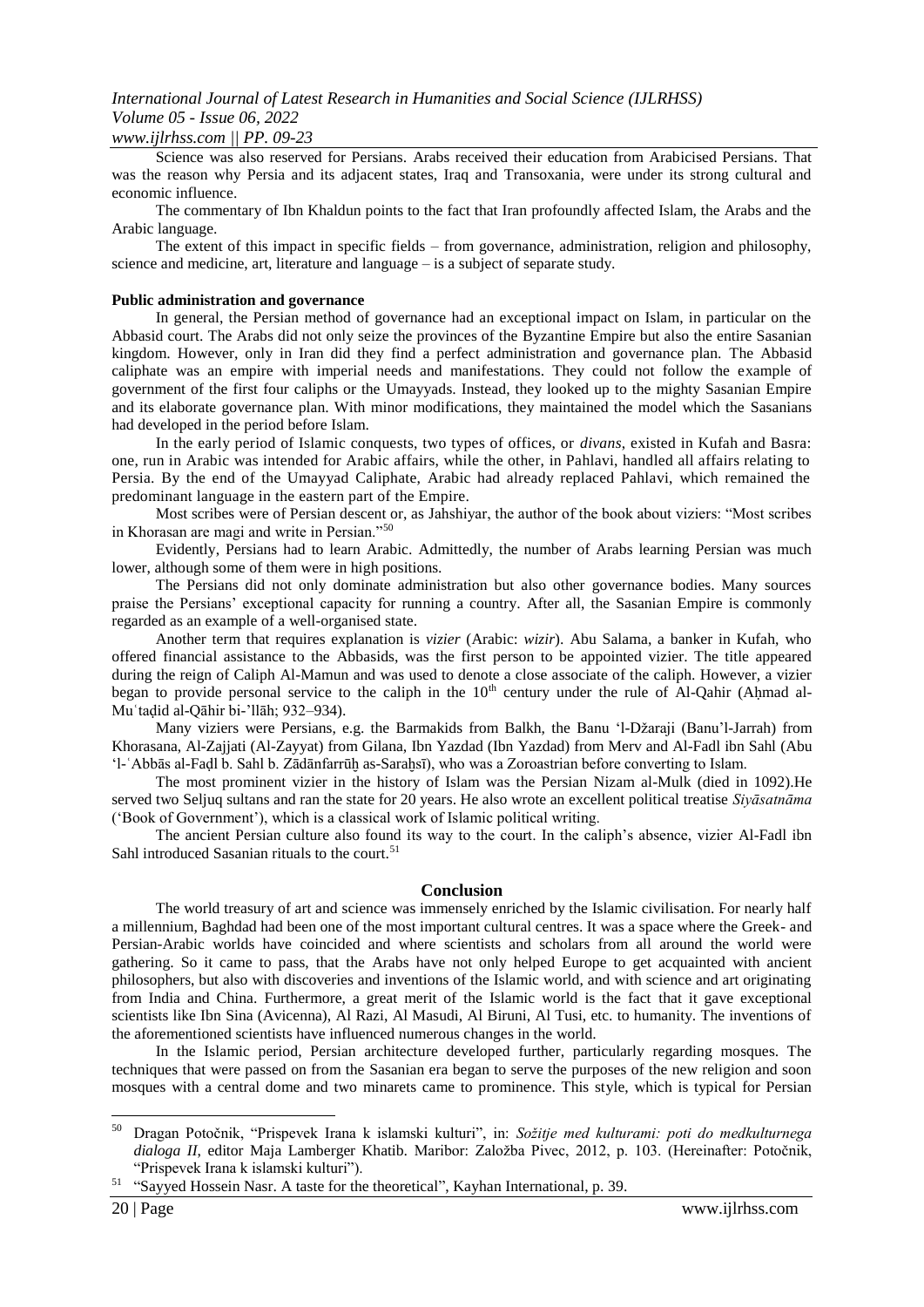### *www.ijlrhss.com || PP. 09-23*

mosques, still defines the profile of Persian cities today. Some of the largest mosques come from the Seljuq period, such as the Jameh Mosque of Isfahan.

In the Timurid and Safavid eras, minarets and domes became narrower. The use of ceramic tiles, which are synonymous with Persian mosques, became widespread. The blue mosque in Tabriz, the Shah Mosque and Sheikh Lotfollah Mosque in Isfahan, as well as the mosques and mausoleums in Samarkand, are all prime examples of this type of architecture. They are adorned with ceramic tiles painted with arabesques, floral motifs and verses from the Quran. The Safavid capital of Isfahan, that boasts an abundance of mosques, palaces, bridges and caravanserais, can be considered a treasure trove of Persian architecture from this period. It also influenced Indian architecture – the Taj Mahal incorporates many Persian elements.

In Islam, immediately after architecture, the most important religious art form is calligraphy: reproducing texts from the Quran is a religious act and, over the years, Muslim artists have developed a variety of Arabic script styles which differ in their degree of fluidity. In Persia itself, several styles developed and calligraphy soon established itself as the highest form of artistic expression. Today in Iran, beautiful handwriting is still seen as a sign of being educated. In the Abbasid and Seljuq periods, books began to emerge in which calligraphy was combined with illuminations, as in the Quran, or with illustrations, as was done in some scientific and historical books. Since Islam forbids the creation of figures, writers who made copies of the Quran poured all their artistic talents into the writing itself or the illuminations, which used geometric patterns typical of Islamic art. With the Quran, bookbinding flourished and reached its peak in the  $15<sup>th</sup>$  century. The art of making books – be it calligraphy, illumination or bookbinding – represents an important chapter in the history of Persian art.

Painting miniatures was one of the more well-known aspects of Persian art. Despite Islam forbidding the representation of human forms, this restriction was primarily aimed at peoples who had a tendency to idealise and worship idols. In Iran, sculpture never really developed in the Islamic period, while painting became established as an extension of early book illustrations and was closely connected to literary works. In Persian painting and pottery, the influence of China can be seen after the time of the Mongol invasion, while miniatures became even more detailed and sophisticated – the most beautiful examples were created in the Timurid and Safavid eras. Ferdowsi"s epic, Shahnameh, was the most frequently used literary basis for miniature illustrations and is most probably the best-illustrated Persian book. The most famous Persian painter of miniatures is Behzad. He lived in the 15<sup>th</sup> century and had an influence on the entire Safavid era. The Safavids dedicated themselves to painting miniatures, which resulted in the exceptional development of this art form and it even had a significant effect on the contemporary Indian painting.

#### **Literature**

- [1]. Habibollah AYATOLLAHI, *The History of Iranian Art*. Teheran: Center for International Cultural Studies, 2002.
- [2]. James BARR, *A Line in the Sand. Britain, France and the Struggle for the Mastery of the Middle East*. London: Simon & Schuster, 2011.
- [3]. Amira K. BENNISON, *The great Caliphs. The golden age of the Abbasid empire*. London: I. B. Tauris, 2009.
- [4]. Frances COPELAND, *Land between: The Middle East*. London, New York, Toronto: Abelard-Schuman, 1958.
- [5]. Touraj DARYAEE, *Sasanian Persia. The Rise and Fall of an Empire*. London, New York: I. B. Tauris, 2009.
- [6]. David DURAND-GUEDY, *Iranian Elites and Turkish Rulers: A History of Isfahan in the Saldjuq Period*. London: Routledge, 2010.
- [7]. Beatrice FORBES MANZ, *The Rise and Rule of Tamerlane*. Cambridge: Cambridge University Press, 1989.
- [8]. Mansour GHASEMI, *Esfahan the never-ending Splendour*. Esfahan: Nahoft Publication, 2011.
- [9]. Dana GHAVARI, *Iran in my Eyes*. Teheran: Yassavoli Publications, 2011.
- [10]. HAFEZ, *Zapleši z menoj. 108 divje sladkih pesmi sufijskega mojstra* (translated by Barbara Škoberne). Ljubljana: CDK, Zavod za izobraževanje, vzgojo, razvoj in kulturo, 2003.
- [11]. Omar HAJAM, *Ruba'iyat* (translated by Tomaž Kralj). Ljubljana: Amalietti & Amalietti, 2001.
- [12]. Gavin HAMBLY, et. al., *Fischer Weltgeschichte. Band 16: Zentralasien*. Frankfurt am Main: S. Fischer Verlag, 1966.
- [13]. Reiner HARSCHER, *Persien – Zauber des Orients*. Rosenheim: Rosenheimer, 2005.
- [14]. Markus HATTSTEIN, Peter DELIUS (ed.), *Islam Art and Architecture(English edition).* Cambridge: Könemann, 2000.
- [15]. John HAYWOOD, *Weltgeschichtsatlas*. Köln: Könemann, 1999.
- [16]. Albert HOURANI, *A History of the Arab Peoples*. London: Faber and Faber, 2002.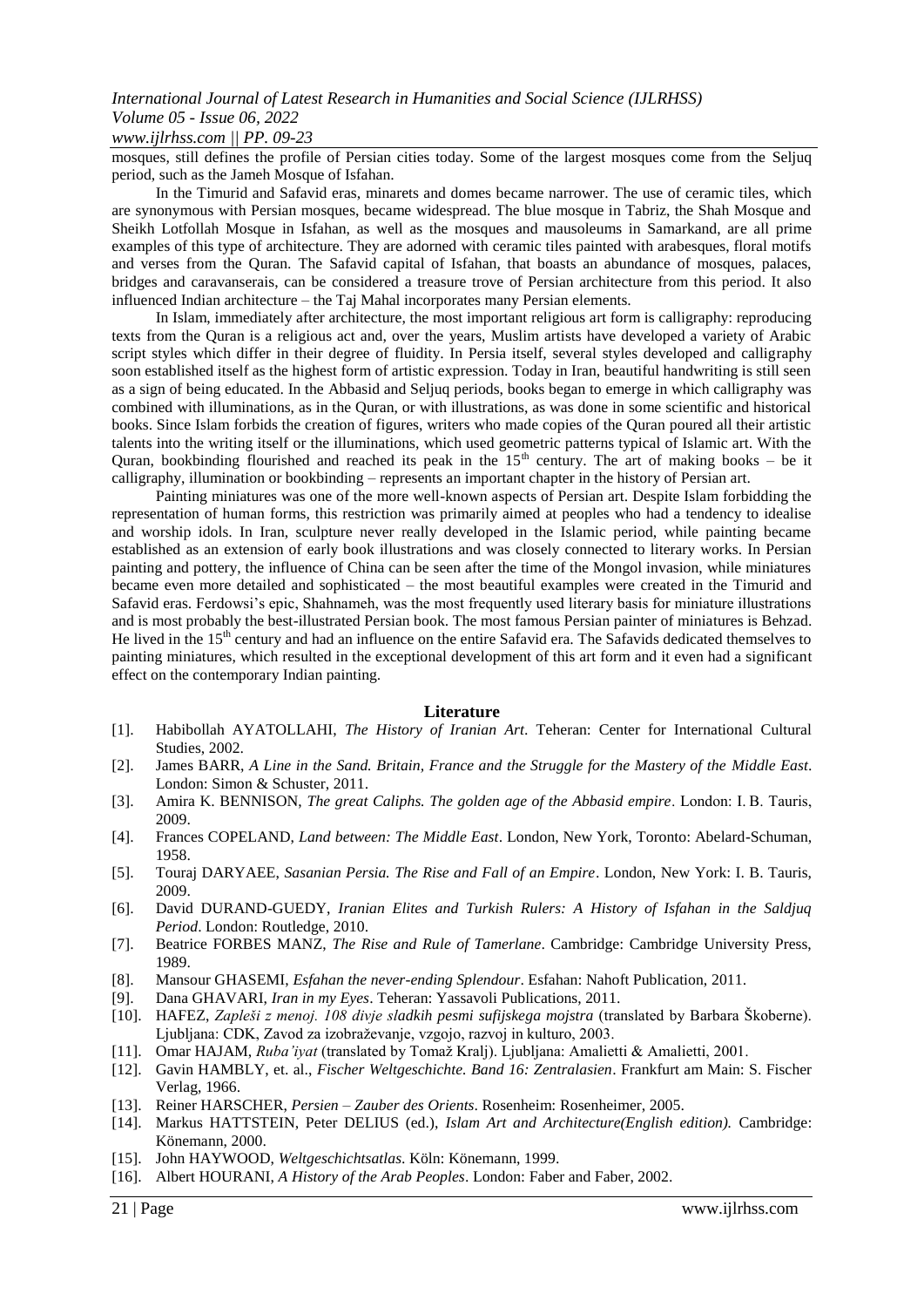*www.ijlrhss.com || PP. 09-23*

- [17]. Ryszard KAPUSCINSKI, *Shah of Shahs*. New York: Vintage Books, 1986.
- [18]. Herman KINDER et. al., *The Penguin Atlas of World History. Volume 1 from Prehistory to the Eve of the French Revolution*. London: Penguin Books, 1974.
- [19]. Hans-Joachim KLIMKEIT, *Die Seidenstrasse*. Cologne: DuMont, 1988.
- [20]. Martin KRIEGER, *Geschichte Asiens*. Cologne, Weimar, Vienna: Böhlau Verlag, 2003.
- [21]. Bernard LEWIS, *Welt des Islam. Geschichte und Kultur im Zeichen des Propheten*. Braunschweig: Georg Westermann Verlag, 1976.
- [22]. Bernard LEWIS, *The Middle East, 2000 Years of History from the Rise of Christianity to the Present Day*. London: Phoenix, 1995.
- [23]. Bernard LEWIS, *Welt des Islam. Geschichte und Kultur im Zeichen des Propheten*. Munich: Orbis Verlag, 2002.
- [24]. Rudi MATTHEE, *Persia in Crisis. Safavid Decline and the Fall of Isfahan*. London: I. B. Tauris, 2012.
- [25]. Charles MELVILLE, *Safavid Persia. The History and Politics of an Islamic Society*. London, New York: I. B. Tauris, 1996.
- [26]. S. MOUSAVIZADEH, *Zal and Simorgh*. B. k.: Public Relations Sector and Cultural Heritage Organization of Khorasan Razavi Province, b. l.
- [27]. S. MOUSAVIZADEH, *Rostam and Isfandiar*. B. k.: Public Relations Sector and Cultural Heritage Organization of Khorasan Razavi Province, b. l.
- [28]. Azar NAFISI, *Stvari o kojima sam šutjela.* Zagreb: Ljevak, 2009.
- [29]. Sydney NETTLETON FISHER, *The Middle East – a History*. London: Routledge & Kegan Paul, 1971.
- [30]. Katarina OTO-DORN, *Islamska umetnost*. Novi Sad: Bratstvo-jedinstvo, 1971.
- [31]. Heinrich PLETICHA idr, (ed.), *Weltgeschichte in 12 Bänden*. Gütersloh: Bertelsmann Lexikon Verlag, 1996.
- [32]. Susan POLLOCK, *Ancient Mesopotamia. The Eden that Never Was*. Cambridge: Cambridge University Press, 1999.
- [33]. Arthur Upham POPE, *Introducing Persian Architecture*. London: Oxford University Press, 1969.
- [34]. Dragan POTOČNIK, Azija med preteklostjo in sedanjostjo. Maribor: Založba Pivec, 2006.
- [35]. Dragan POTOĈNIK, "Islam between the past and the present", *International Journal of Euro-Mediteranean Studies* 2, No. 2, 2009.
- [36]. S. A. QORAYSHIZADEH, *Iran: The Land of Persians*. Tehran: Mirdashti, 2008.
- [37]. Donald QUATAERT, *The Ottoman Empire, 1700–1922*. Cambridge: Cambridge University Press, 2000.
- [38]. Sonia REZAPOUR, *Tehran. The Two-hundred year old Capital.* Teheran: Yassavoli Publications, 2006.
- [39]. Sonia REZAPOUR, *Iran, The Cradle of Civilization*. Teheran: Yassavoli Publications, 2008.
- [40]. David Talbot RICE, *Islamska umetnost*. Beograd: Izdavaĉki zavod Jugoslavija, 1968.
- [41]. J. M. ROBERTS, *The New Penguin History of the World*. London: Penguin Books, 2004.
- [42]. Charles Alexander ROBINSON, *The first book of ancient Mesopotamia and Persia*. New York: Library of Congress, 1962.
- [43]. Jellaludin RUMI, *Zakladi duše* (translated by Žiga Valetičaa. Ljubljana: Alpha Center, Grafična agencija Potens, 2004.
- [44]. Saidmoukhtar SAIDKASIMOV et. al., *Amir Temur in World History*. Tashkent: Share Company Sharq, 2001.
- [45]. Mozhgan SHAHBAZI, *Iran. Pearl of Glory*. Teheran: Art & Culture Entrepreneurs Cooperative Co. Publishing House, 2010.
- [46]. *Shahnameh. The Epic of the Kings. The national epic of Persia by Ferdowsi* (translated by Reuben Levy). Tehran: Edition Yassavoli, b. l.
- [47]. Šaćir SIKIRIĆ, *Perzijska hrestomatija*. Sarajevo: Veselin Masleša, 1955.
- [48]. Chester G. STARR, *A History of the Ancient World*. New York, Oxford: Oxford University Press, 1991.
- [49]. Gerhard STEINBORN et. al., *Weltgeschichte. Nationen, Städte, Steppenvölker (Band 6)*. Gütersloh: Bertelsmann Lexikon Verlag, 1996.
- [50]. Henri STIERLIN, *Iran of the master builders*. Geneva: Editions Sigma, 1971.
- [51]. Henri STIERLIN, *Islam − Volume I: Early Architecture from Baghdad to Cordoba*. Cologne: Taschen, 1996.
- [52]. Henri STIERLIN, *Turkey – from the Selçuks to the Ottomans*. Cologne: Taschen, 1998.
- [53]. Henri STIERLIN, Anne STIERLIN, *Islam, early Architecture from Baghdad to Cordoba*. Cologne: Taschen, 1996.
- [54]. Percy SYKES, *A History of Persia*. London: Routledge & Kegan Paul, 1969.
- [55]. Anton ŠOLJAN, *100 najvećih djela svjetske književnosti*. Zagreb: Nakladni zavod Matice Hrvatske, 1980.